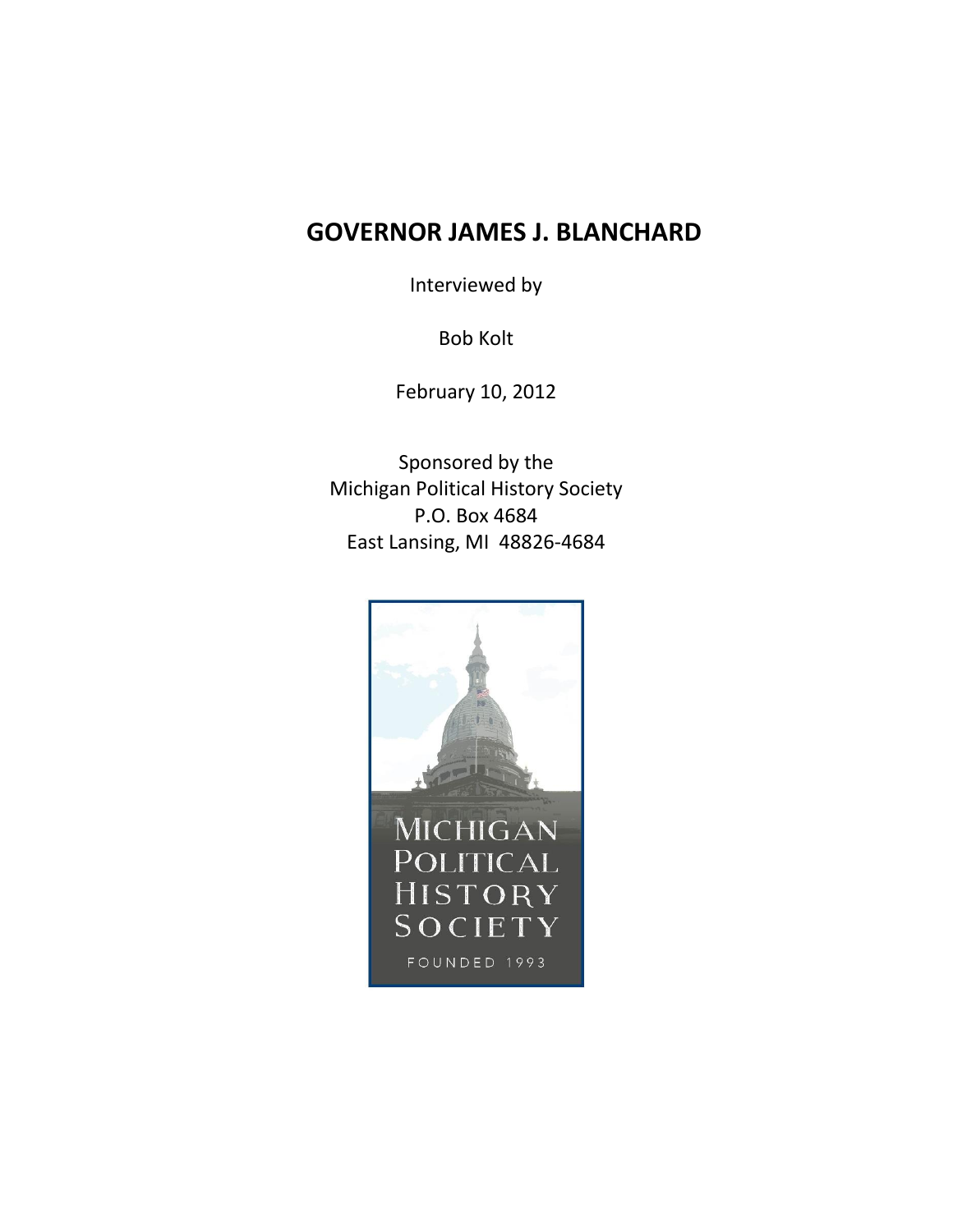#### **BOOK ONE: BEGINNINGS**

## **Q: How did you get involved in politics?**

A: You know I started late in life, 10 years old. Our family talked politics and I just had a real interest in it. And in 1952, my parents were divorced and my mother's brother, my uncle was at the Democratic Convention in Chicago and I was really intrigued by the fact that he was there, the convention was on the radio, he was supporting Estes Kefauver for president. My mother was for Adlai Stevenson, I couldn't figure out why my mother was different than her favorite brother. It all intrigued me and so when we were in Florida at the time and when we got back to Ferndale, Michigan where I grew up. I started going into these campaign headquarters and collecting bumper stickers and buttons and I remember I used to go to Republican Headquarters and the Democratic Headquarters almost every day to see what kind of gadgets and stickers they had.

At one point, a gentleman in the back room with a big cigar wearing a hat, this is 1952, said to me, "Hey kid, how would you like to earn a little bit of money by handing out leaflets?" And I said, "Sure." And I got one of my neighbor friends Gary Knight who is still a dear friend, and they drove us around in a car and we ran door to door putting leaflets on doors. This is 1952.

For 25 cents an hour which was, I would have probably done it for nothing, but I just caught the bug and it was for Adlai Stevenson for President, G. Mennen Williams for governor. And what was exciting was years later I lived to not only meet Adlai Stevenson on the boardwalk in Atlantic City and tell him, I had worked on his campaign when I was 10 but to be sworn in as governor by G. Mennen Soapy Williams. It was just really I just always had an interest in government and politics whether it was at Ferndale High or Michigan State, always interested in foreign affairs interested in what makes the world go round, what makes things thick? How do you change things? How do you build a better world?

And also it's a people business, it's a service business and you have to like people to go into politics.

I rarely met anyone I didn't like and I think again that's good for politics, but in terms of my early political years working with Frank Kelley was a fabulous opportunity, working with Sander Levin, I was one of his field directors. There are a lot of different people I've met, and becoming an assistant AG in Michigan, you get to learn all about the structure of government what's going on. Frank Kelley gave me that great opportunity. Sandy Levin had utilized my organizational skills for his campaign for governor in 1970. And I still stay in touch with Frank Kelley of course.

And I see a lot of Sander Levin because we spent a lot of time in Washington and Sandy is still a really, really active member of Congress. Still going strong after 40 years, it's pretty amazing. But I've had a chance to meet and work with a lot of different people, whether it was Richard Nixon or Tip O'Neill or of course one of my favorites Bill Clinton. I've had a really an arm chair to histories I feel very lucky.

## **Q: How did you decide to run for office?**

A: Initially, I wanted to be a baseball player and of course I figured out I wasn't that good at one point, coaches made that clear. Secondly, that I wanted to be a sports announcer I thought that would really be good I'd still love to do that actually but I just took a liking. My other interests was politics world affairs and in school, in elementary school I would get voted to be president of the class and it was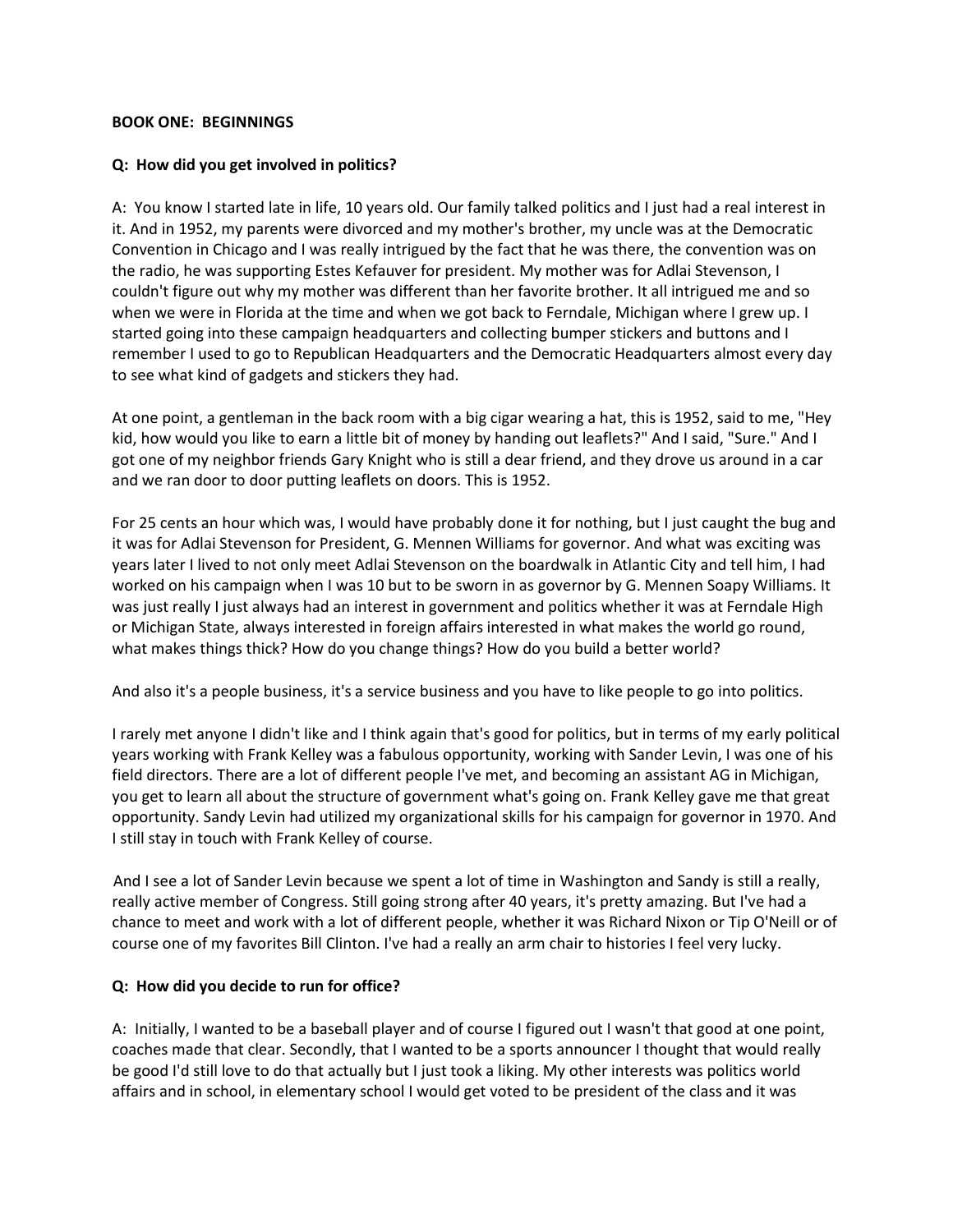because I think I remembered everybody's name and had time for them. And the same in high school and student council in fact I remembered the basketball coach said to me, "You could be a really good manager, I was a manager for all the basketball team, and we were the state champs eventually, but said, "Your real career is student government," and the coach tells you, "Your real career is student government." You listen.

And he said, "You should run for the president of student council you'll run and you'll win it'll change your life." This was a coach Roy Burkhart and it did. And you know I realized that I could do more than just follow politics and help others, which I enjoyed doing, but I could run myself. And the same was true at Michigan State, I was class president, got to know all the university officials but I was working on campaigns. I'm one of those, and I think Bill Clinton was the same way, although I would not want to compare myself to him too much but we had a lot in common.

I enjoyed helping other candidates, other people who run for office. There are people who run who don't seem to have any time to help anybody else. But I loved working for Frank Kelly and both as a lawyer and on his campaigns, I loved working for Sandy Levin, helping him. I still like helping young candidates today involved with them, I've been involved of course with Bill Clinton's career, John Kerry's career, Walter Mondale's career. I really enjoy it. So I don't have to run myself but I will tell you it's not as frustrating.

When you're helping other candidates and they don't listen to you, you feel they're not doing the right thing. It's very frustrating. But when you're the candidate and you pick the team, you design the campaign, you determine the issues, you don't have anybody to blame but yourself. And I will tell you whatever mistakes I've made in my career were all self-inflicted, they were not visited upon me by others.

I mean and I have been very lucky, I might add. All I ever wanted to be was a U.S. congressman, as a young man. I thought when I wasn't going to be a professional athlete or maybe even a sports announcer, my thoughts focused on being a United States congressman from the area that I grew up Ferndale, Pleasant Ridge. And to achieve that, I was nominated at 31 years old to be elected at 32 was probably the most exciting moment of my life other than getting married, would be being elected to achieve my lifelong goal at 32 years old was an experience I still remember. What a thrill. And it was a goal from maybe the time I was 14 until I was 32 to be a congressman, and it was an exciting time to go to Washington. People got along. Oh there were battles, but I got to know all these people that had been there forever, Hubert Humphrey and Tip O'Neill and Carl Albert, all these different people. I remember meeting John Sparkman he was senator from Alabama who'd run with Stevenson as vice president. So I started meeting all these people I'd read about in grade school and high school and all.

So just to have an arm chair to history was exciting and then get involved in key issues as I did with The New York City rescue, the Chrysler rescue, things that meant a lot to people, their jobs, their future to play a role in that and to work with others who are playing a role, it's been for me a very exciting time and it's the people and the issues that really make the difference. And a lot of the presidential campaigns I worked on were fascinating. And of course one of my favorites was Bill Clinton, getting to know him and working with him as I still do today. He was the best that I saw in terms of retail politician as well as understanding issues, and having an incredible inner reserve. I never seen anything like it, never seen anything like it and it was a thrill to be part of his team.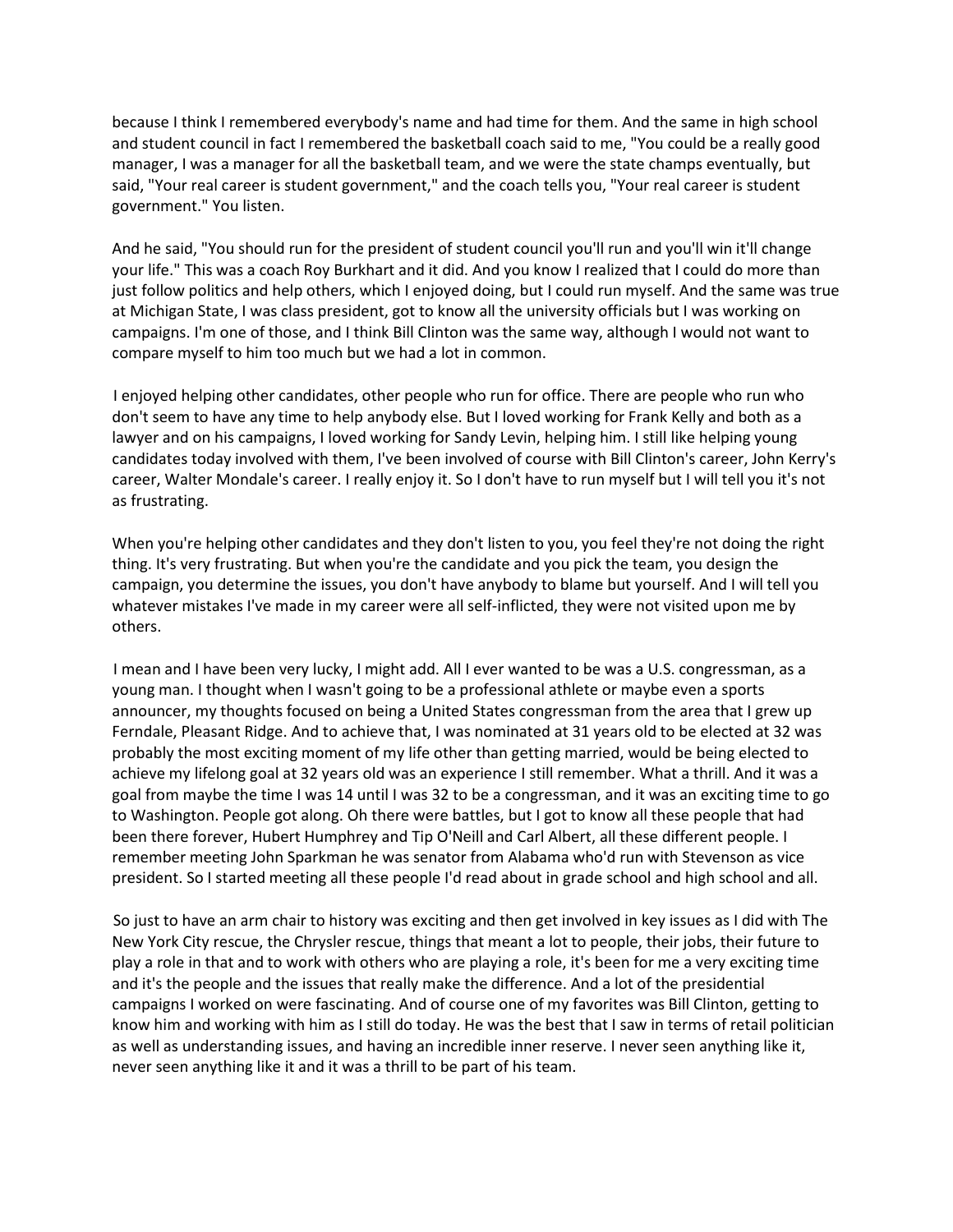#### **Q: What attracted you to politics?**

A: Well, I think it was the idea of creating things, for example when I was governor, we create the Office of Great Lakes. You'd think that would be a no-brainer in the Great Lakes State with the importance of the lakes being 95% of surface freshwater of America, being beautiful defining our very psyche. Yet, there was no department or no Office of Great Lakes to create that, or to the Michigan Youth Corps. We put 25,000 kids to work the first summer I was governor, out doing public service, 25,000, 60,000 applied for a program that our critics said no one was interested, well they were more than interested.

Or a Michigan Education Trust, a wonderful prepaid tuition program, to this day is the best bargain anyone in Michigan could have had to help education. It's creating things. It's being involved in the major events of our time. When I went to Congress, I was on the Banking Committee and one of the first big issues was the New York City was failing, they were going bankrupt. And everyone said let them go bankrupt, they're no good, we don't like them, they live the wrong way. The unions have too much power, the ethnic groups they're too important. The hell with New York and a lot of us worked on it.

I worked with people like Lud Ashley, a congressman from Ohio. Hugh Carey the governor of New York, different people. We said, that's ridiculous. This is the largest city in America, it's really important, it's a beacon to the world, it's where the Statue of Liberty is, we're not going to let them go bankrupt. This is ridiculous.

And of course we worked on a loan guarantee program for New York and I was a minor player, but I was right there next to the chairman handling it, and saw how this all could work. And it was not something I want to write home in Michigan about I might add helping New York, but it worked. We got the guarantee through, it worked, today New York is thriving like never before. But that gave me a road map when Chrysler ran into trouble, and all those people from the eastern seaboard who I helped in supporting New York City were there to help us when Chrysler ran into trouble.

So what comes around goes around as they say or what goes around comes around and those it's helping people, it's shaping events. People make a difference. Government makes a difference. Today that's why all government can't do anything. No, that's not true at all. When men and women of goodwill put their mind to it they can do a lot of good things. Government can be part of a solution, sometimes it's not but I've seen it work and that's why I'm an optimist, that's why I ran for governor, why I was proud to serve as ambassador and why I like to help people who are running for office who believe as I do.

## **Q: What is it that makes you love Michigan State University?**

When I was young, my parents went to Ohio State, it's a well-kept secret. They moved to Detroit during the Depression and worked in defense industries my father did, and they were Ohio State fanatics and they had the football game on the radio. And Ohio State was playing Michigan State and I couldn't understand why they didn't root for the home team. Michigan State won and I just kind of adopted them, and I convinced my sister when she was going to college, my older sister, to go to MSU, I want to go there because of football and I thought it was a beautiful campus. Ivy League all that stuff never even dawned on me nor would it. So what a thrill, I love the place, it was beautiful, I got involved in student government and was class president. Stayed involved with MSU all these years it was fun of course as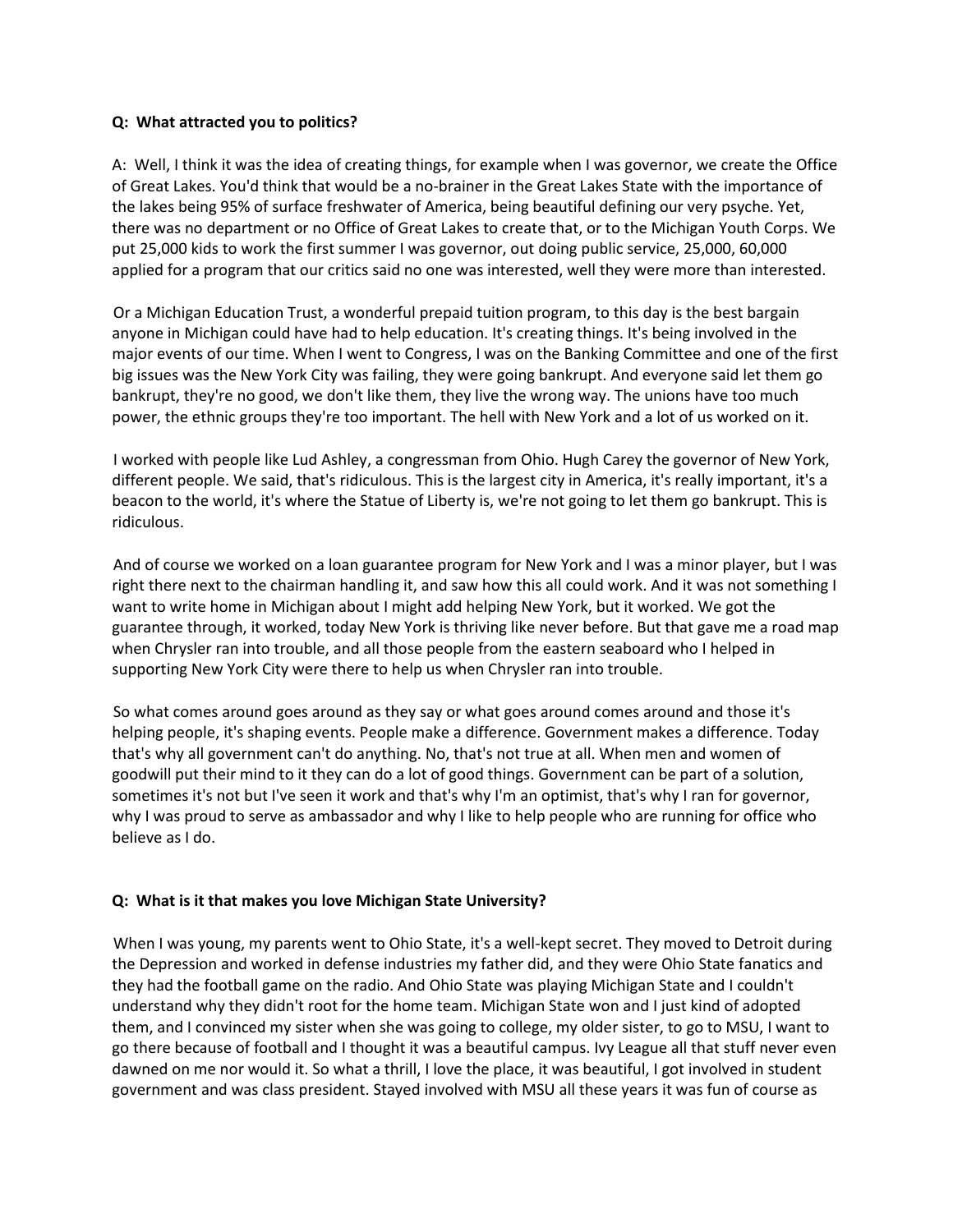governor to be the first Spartan governor actually. There had not been one and it was fun when I was ambassador to bring Bill Clinton there for a commencement. And then the prime minister of Canada Jean Chrétien for commencement.

So we stayed involved, still have season tickets, but I must say that the thing I really love there was also the history professors. I had wonderful history in political science and economics professors. And if I had another career it probably would like to be a history teacher, and I just loved my professors there. Madison Kuhn, Jon Harrison, Marjorie Gesner, Fred Williams. I can remember them now those are at least four. I got a fabulous education and it set me on my way and I continue to read history almost every night.

Well, I try to conceal the fact that I won the tree sitting contest as class president. We had a tree sitting contest and I won't bore you with that. But just the other day Cecil Mackey reminded me that he had given me a photograph of myself sitting in a tree. Fondest memories were just every day, I mean I loved it there, enough that I stayed and got a master's in business. I loved it every day. One memory which is very sad was the assassination of President Kennedy and all of us were just in love with the new president and he obviously shaped a lot of people in my generation in terms of public service, not just Democrats but Republicans. And he really motivated all of us to want to serve in any capacity we could. So that, that still is imprinted on my mind because we were planning a football game that Saturday and this occurred on Friday. But other than that very sad memory which anyone my age knows where they were, it was just the fact that I thought I was getting a really good education. For me, it turned out to be great political training. It was the people, it was the courses I took, the beauty of the campus and we used to say that without a doubt MSU had the most beautiful girls. Now, I guess we would say women, but we were boys and they were girls. It was really an incredible time it was the early '60's. It was fabulous and everyone that I worked with I still stay in touch with a lot of my fraternity brothers at Delta Tau Delta, I think they would concur with what I've said.

It's your roots, I mean I think most people love where they went to the undergraduate education. So it's more than sports, it's the roots, it's the people, it's the memories. In the case of MSU, it's a beautiful campus.

I had never planned on being governor, I just wanted to be a US congressman as a young man and enjoyed serving in Congress. But when I decide to run for governor which was I decided, if I was ever going to do anything else in my career after the Chrysler Loan Guarantee, it would be to go back and be governor of my home state which was in deep, deep economic trouble.

But one attraction was we would be back there near East Lansing near MSU and we could be involved in all the activities there. Because leaving Washington is hard, there's so much going on there, it's an exciting town and it's a lot more exciting in Lansing, but Lansing is full of good people and when you have MSU there it's a tremendous asset and it was a drawing card for me to go back to be Governor.

**BOOK TWO: PUBLIC SERVICE**

**Early positions in State Government:**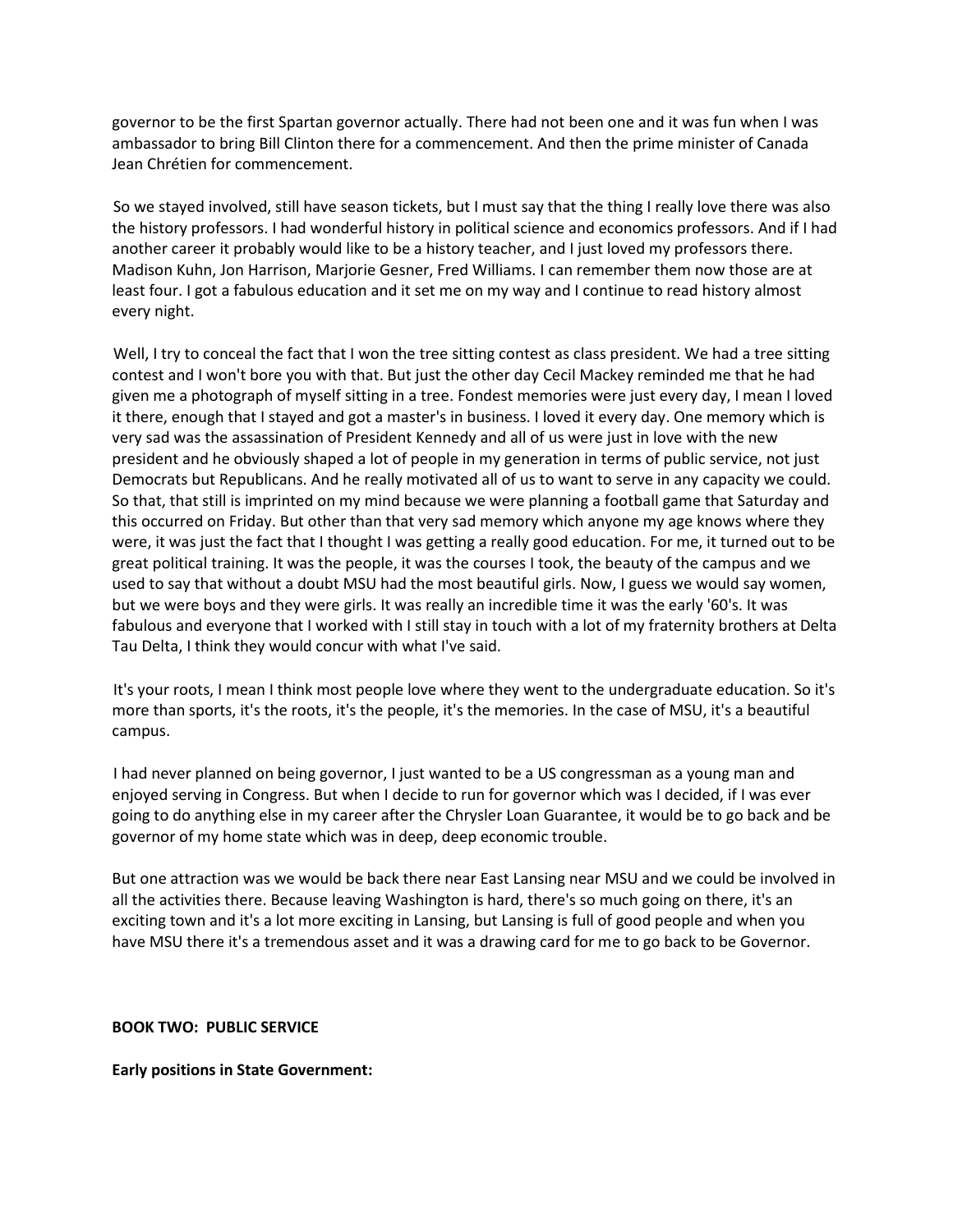Right after I received my master's in business at MSU for the summer, I was an intern in the Secretary of State's office. The Secretary of State was James M. Hare. He was an institution, he'd been around a long time, he was a good guy and I was assigned to be kind of a gopher, a runner, at the elections division and I worked with Bernie Apol who was a fabulous public servant. He took a great interest in my career and was really a wonderful person, he ran the Elections Division for many, many years and he was succeeded by Chris Thomas.

But I couldn't practice law there and I helped conduct recounts which are really interesting and once conducted a recount in St. Clair County in Port Huron where the actual result changed because they had written when they transposed votes from the poll book to the canvass sheet. A seven got changed to a four by accident or maybe it was a nine to a seven but it changed the result, that was very sad for the guy who thought he'd won and really lost.

Anyway, so Secretary of State's office, but I couldn't practice law because in Michigan and rightly so, those who practice law must do so for the attorney general. And so Eugene Kruziki our neighbor got me an interview with Frank Kelley's people and I transferred over to Frank Kelley's office and that was a tremendous experience. We only had maybe 100 lawyers at that time, we were all are young, we tried cases you've got a lot of experience at a young age. I was trying different cases on behalf of state agencies. So I learned a lot about government and was of course interested in Frank Kelley's career, his political career as well as trying the cases.

It was a wonderful experience and I learned a lot about government, structure of government. And somewhere in there, Sander Levin who was a Senate leader decided to run for governor. He was the Democratic leader in the Senate, he was a state Senator from where I had grown up Ferndale, Pleasant Ridge. And so I went over and volunteered to help Levin at night, and started writing a memo, started doing different assignments. And eventually he said, "I want you to go up to Bay City and go to see Bob Traxler and see if you can organize Bay County I'm having an impossible time there."

I went up, we got it organized. He said now try Saginaw, go see Jerry Hart State Senator. I went up the Saginaw we got it organized, and then I went to Muskegon with Mike Cobbs and Jim Cobbs, and then Grand Rapids and then Kalamazoo. One thing led to another pretty soon organized the UP, I recruited Tom Baldini who we still is a dear friend to organize the Upper Peninsula. So pretty soon I was kind of in charge of most of the outstate areas for Sander Levin for governor. And this was in my evenings, so he convinced Frank Kelley to free me up from civil service so that I could help Levin.

And that was a big break and again and then Frank realized I could be valuable politically not just as a lawyer. And so I ended up being somewhat of an adviser to Frank although his deputy Leon Cohen was his key adviser. But I worked there with Mike Hodge who ended up being my legal adviser years later with Larry Glazer who was my legal adviser who I was privileged to appoint a circuit judge.

So a lot of this go back many years and that's the thing about public service, you need experience. With experience comes wisdom and with wisdom comes judgment. A lot of the people who are really successful start at a very young age and they work at places like the attorney general's office or in the legislature or in an agency, or they covered as a journalist, they work at it and they learn about it, and they learn from others. And I did, I learned from a lot of people I got a lot of help and very lucky. But being an assistant AG, really prepared me as much or more for being governor, as being a member of Congress so it was great.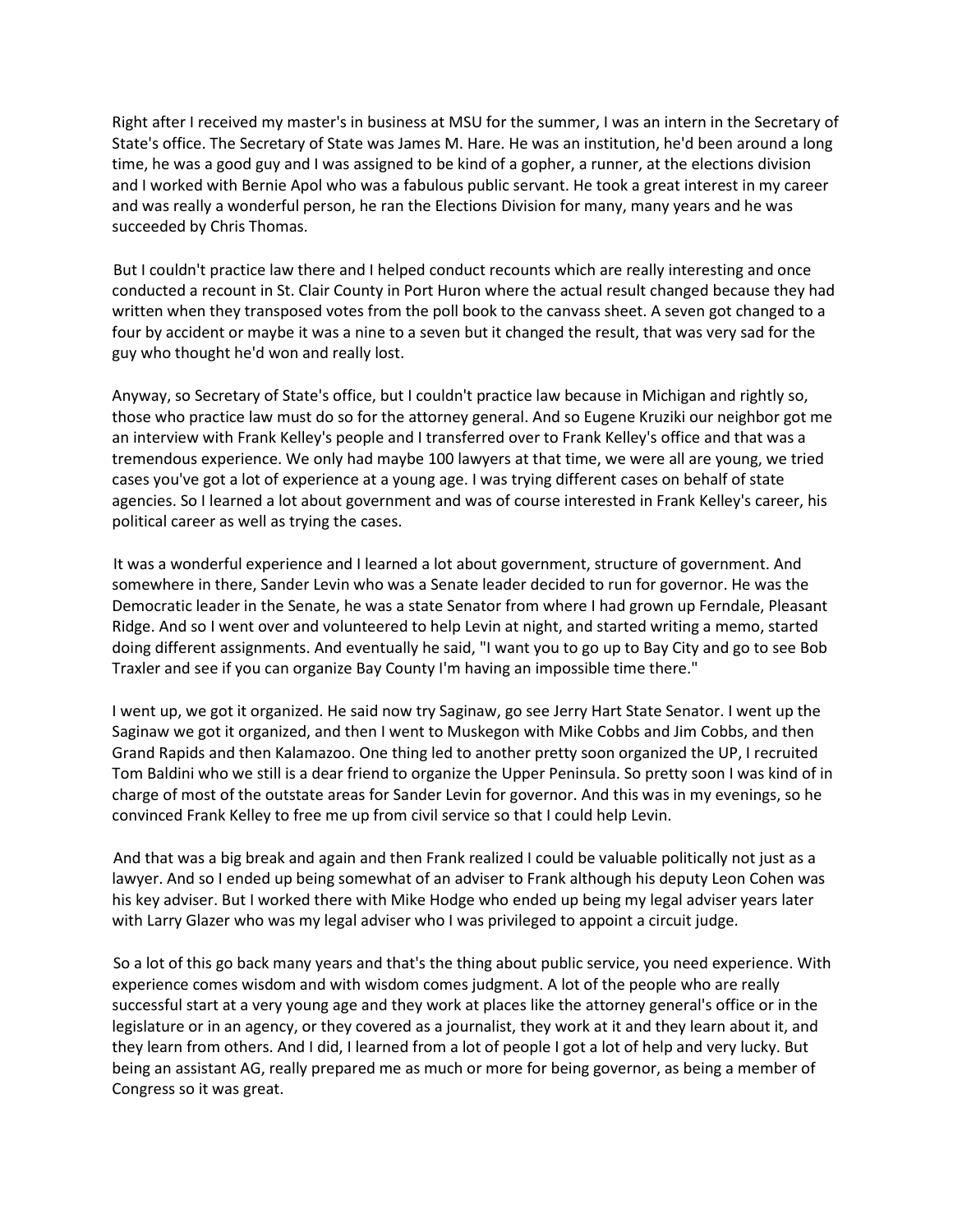#### **First campaign for U.S. Congress:**

I've mentioned in other interviews that I always wanted to be a member of Congress, a US congressman from about 14, 15 years old. And even in college I studied and read and prepared as if I was going to run for Congress someday. I didn't want to be governor or president or anything like that. Ambassador was something that I really had thought about as well because I liked foreign affairs, but I had no interest in being in the state legislature even though those are important positions. And I wanted to be a congressman from where I grew up, and so when I worked for Frank Kelley and Sandy Levin, I stayed in touch and got to know a lot of people in the area where I'd grown up Ferndale Pleasant Ridge, Royal Oak that area. And as luck would have it, the congressional districts got reapportioned in 1972, so all of a sudden my home area was in a district that could and should be won by a Democrat.

And so I said, "That's where I'm going to run there," and I didn't realize I was going to be able to run right away, I thought I would run there someday, but the Democrat who ran that year in this new district, Dan Cooper who was a very fine state senator lost to Robert Huber. He lost because it was a terrible year for Democrats. McGovern was on the ballot, he was getting shellacked. Busing was the big issue and Republicans and Richard Nixon wiped everybody out.

And that night, that very night, when I saw that Dan Cooper had lost I didn't think he should have lost to Huber, I decided to run. That very night, two years, but I had to plan my campaign secretly because people would have thought it was preposterous for me having just returned to that area. I was still an assistant AG when I moved to the Detroit office having returned to that area. It was preposterous that I would all of a sudden want to run for Congress two years later, having been gone to college and law school.

On the other hand, having worked with Frank Kelley having stayed in touch with people really helped me. So I began planning my campaign in assembling the best young talent in Michigan, which I'd learned by working with Kelley and with Edmund Muskie with Sandy Levin and others. And so I quietly planned this campaign, didn't surface till quite late, it was probably the best campaign I've ever run, the best focused the best organized. Of course, it turned out to be a great year the Watergate year, so I was able to unseat Robert Huber. But the team we had was fabulous. And we took a flyer and did it and now I look back I say, "What was I thinking?"

You know everybody said, "Don't you want to start at something a little lower like Pleasant Ridge City Council or State Rep?" I said to myself, "No. I want to be a congressman, this is it. It's timing, it's everything. This is the time I want to go to Congress, I want to help reform the House of Representatives. By the way, it needs reforming now again with all the money that's awash there. And so to win that election, win the primary was tough primary and the general election was the most exciting political moment in my life without a doubt, nothing will compare.

## **Defining Moments:**

Well, I thought I was going to win from, you have to think you're going to win. I remember talking to Bill Clinton about running for president and no one thought he could win I said, "You know even if you don't win you're going to do so well that they're going to want to nominate you again," and Clinton in August of '91 said, "Well, Jim, I'm actually planning on winning." I said, "Yeah I know, I know." But at that time it looked like George Bush was unbeatable.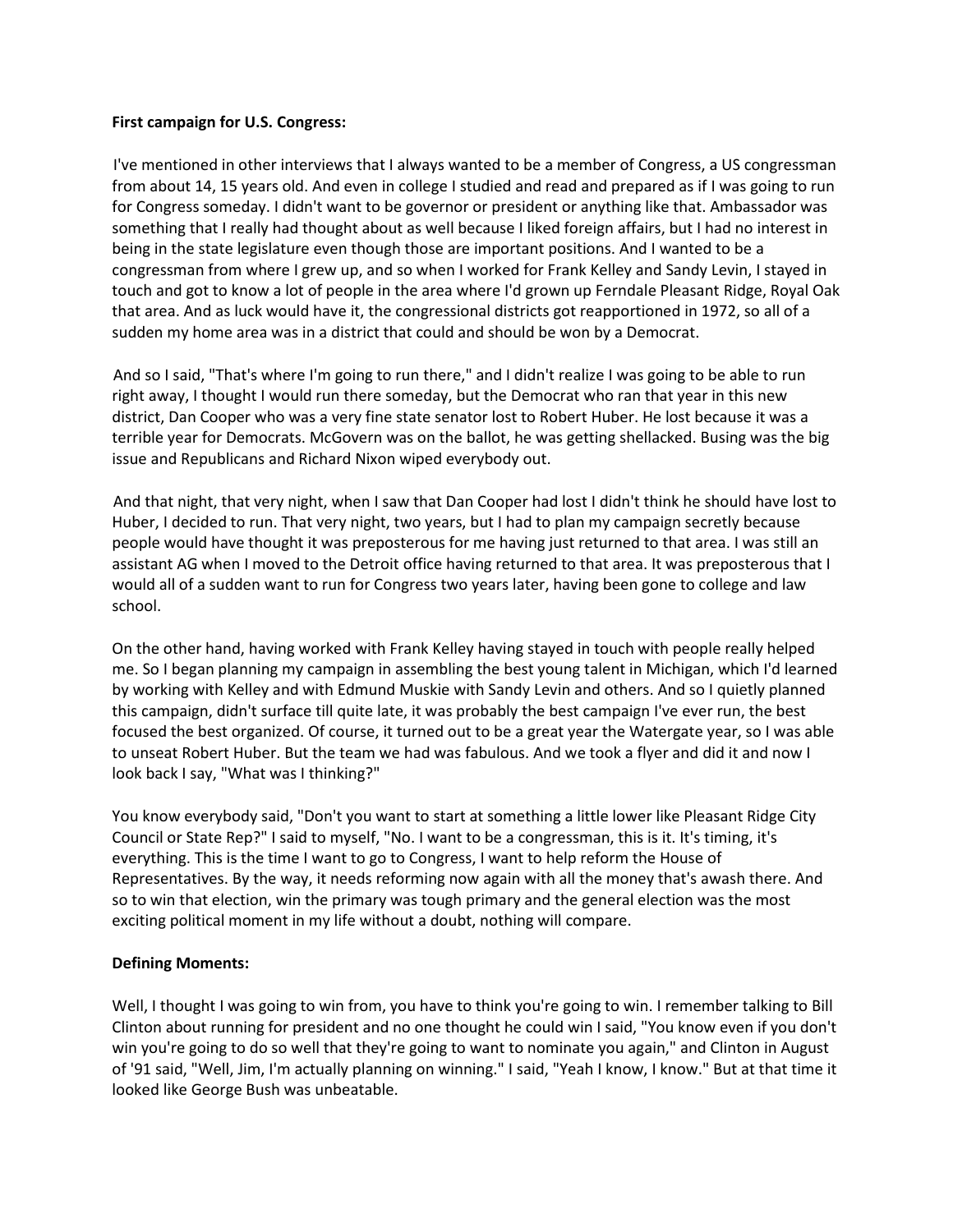No, I always thought I was going to win and it just everything clicked but no one else thought we were going to win until right before we won, nobody, really. I mean, when I started out I was 31, turned 32 but 31, I probably looked about 25. People would joke with me about whether I was old enough to vote. I walked door to door for nine months and I would knock on the door, I have literature and I had people helping me, they walk with me and be across the street and we leave literature and write a note on it. People would say to me I'd say, "My name is Jim Blanchard I'm running for US Congress." Where they say, "How old are you?" I'd say, "Well I'm 31." "Oh my God. Well I guess you're too young to be corrupted."

"Well what's your experience?" "Well I've been an assistant attorney general, I work for the secretary of state, I want to go to Congress and reform the way, there's too much money in politics and I want to work on jobs and inflation and things like that." And they'd say, "I suppose you're a lawyer too." I said, "Yeah, yeah, yeah." He said, "Well you're too young to be corrupted. So I think I'll vote for you or at least I'll consider it." It was really funny, it was like at the time of Watergate era people were as we all were turned off by politics. And this went on for like nine months. And then to win the election it was just so exciting and one of the funny things about age is that when I got to Congress which was an exciting time, again a lot of new members and we were from all over the country. It's like going to college again, get to pick your committees and subjects then walking on the tunnel between the US Capitol and the Cannon office building where my office was.

And I'm walking along, and next to me is this distinguished man and I'm in a blue suit, and I'm walking along and he looks at me he starts asking, "How are you doing in this and that?" And he starts asking me questions and I said, "I'm not who you think I am." He says, "Oh my god. I thought you were one of the pages that we had, whose parents I know." And I said, "Well I'm Jim Blanchard a new member of Congress from Michigan." And he said, "Oh I'm really embarrassed." I said, "Who are you?" He said, "Well, I'm Pat Jennings former clerk of the house." And I thought, well I'm glad he's the former clerk of the house, so even though never got to know him. It's just those little things you remember, but it was an exciting time there. And a lot of the people I came to Congress with from all over the country are still good friends and so we stay in touch.

## **BOOK THREE: U.S. CONGRESS**

## **Important Issues in Congress:**

What's interesting is that the Vietnam War was still going on, in that spring of 1975, and people were clinging to helicopters from the embassy and President Ford was asking for more money for the war, a little more money might help and we actually voted it down. And I don't think it would have made a difference in that war but it's interesting, I was there long enough to be voting in the Vietnam War and aide Cambodia.

But the big issue that I dealt with was autos. Autos were in, does that sound familiar? Autos were in a funk, there was a downturn after the Arab oil embargo of 1973, and we were able to get an auto task force appointed. And I worked on that on my banking committee and we were worried about the health of the autos. At that time, we were worried about American Motors, eventually it became Chrysler several years later.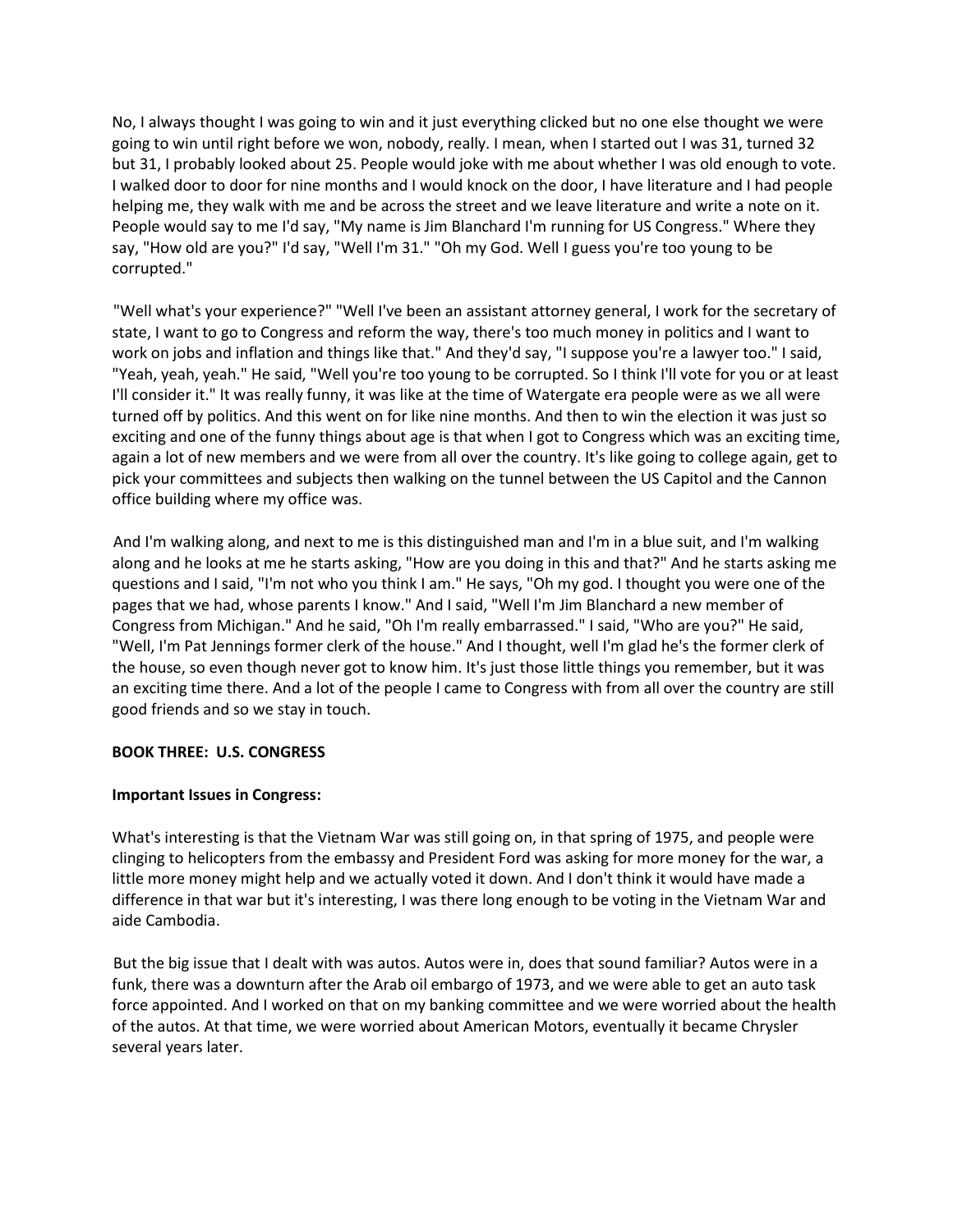But in between that time, the major issue I worked on in the banking committee was the New York City rescue. And that was a huge, huge battle in Congress. And Congress enacted a loan guarantee for New York, but it was very unpopular. I mean it's a case of the Congress did the right thing but it was unpopular. And I just don't know whether that those kind of things can be done today. New York was faced with default bankruptcy and the critics said, "Let them go, they're worthless. They've lived their lives the wrong way. Who cares about New York?" On and on and on and on. It was the jokes and the animosity was pretty incredible.

But we helped with the loan guarantee, New York restructured itself and of course this very day it's thriving. For me, working on it was I really learn a lot from the members of Congress I work with, from the witnesses, the economists, the financial people, I learned a great deal and it gave me a road map when as luck would have it Chrysler ran into trouble, four years later in 1979. So I ended up playing in the house, the "key role" in Chrysler, the Chrysler rescue loan guarantee. And that probably wouldn't have happened but for the fact that I was the only Michigan member of the House Banking Committee, and I had sat through every hearing, every meeting, every negotiation on the New York City rescue.

So I had a road map and then I had the whole banking staff that was seasoned veterans helping me. So and then eventually I had really the anointment of Tip O'Neill. I kept thinking at some point they'll take the legislation away from me, let someone with more experience handle it. And Tip said, "No let Jimmy boy handle it." Of course he backed me up and having his support was very, very substantial. And having people like John Dingell as advisors was extremely helpful as well.

So that's what to my colleagues distinguished me, and that's what gave me the thought that if I ever want to do something else in politics I would have to go home and be governor in our state with our state flat on its back. And we'd worked well with labor and business and I thought we could get some coalitions going to help Michigan. So that kind of led to that.

## **Speaker of the House: Tip O'Neill:**

Tip O'Neill became a very good friend and I became the Michigan whip which meant my job was to try to figure out and get the Michigan Democrats to vote for different bills that would come up on the calendar, and we would know on Thursday morning at a meeting what would be coming up the following week. And then try to take soundings and call our colleagues up and see how they stood and what information they needed, what the speaker's position was, what the committee chairman's position was.

And so for about four years I spent every Thursday morning as part of a small group sitting with Tip O'Neill in his office, going through our agenda and his thinking you know whether he was ruminating about Jimmy Carter or Ronald Reagan and just listening to Tip tell stories. I remember those more than the particular legislation and I remember him talking about Reagan. Today I should say in 2011, people have talked about how Tip and Reagan got along really well and they did this they did that, but I remember Tip talking about Reagan and Tip really liked Reagan personally, but he didn't really take Reagan seriously on substantive issues. He really relied more on dealing with the cabinet and the White House staff. I don't think he felt that Ronald Reagan knew that much about what they were doing. But Tip loved Ronald Reagan but I don't think he viewed him as a substantive player, which is interesting. Now Tip himself was not all that buried in issues either, but he was very substantive compared to Ronald Reagan.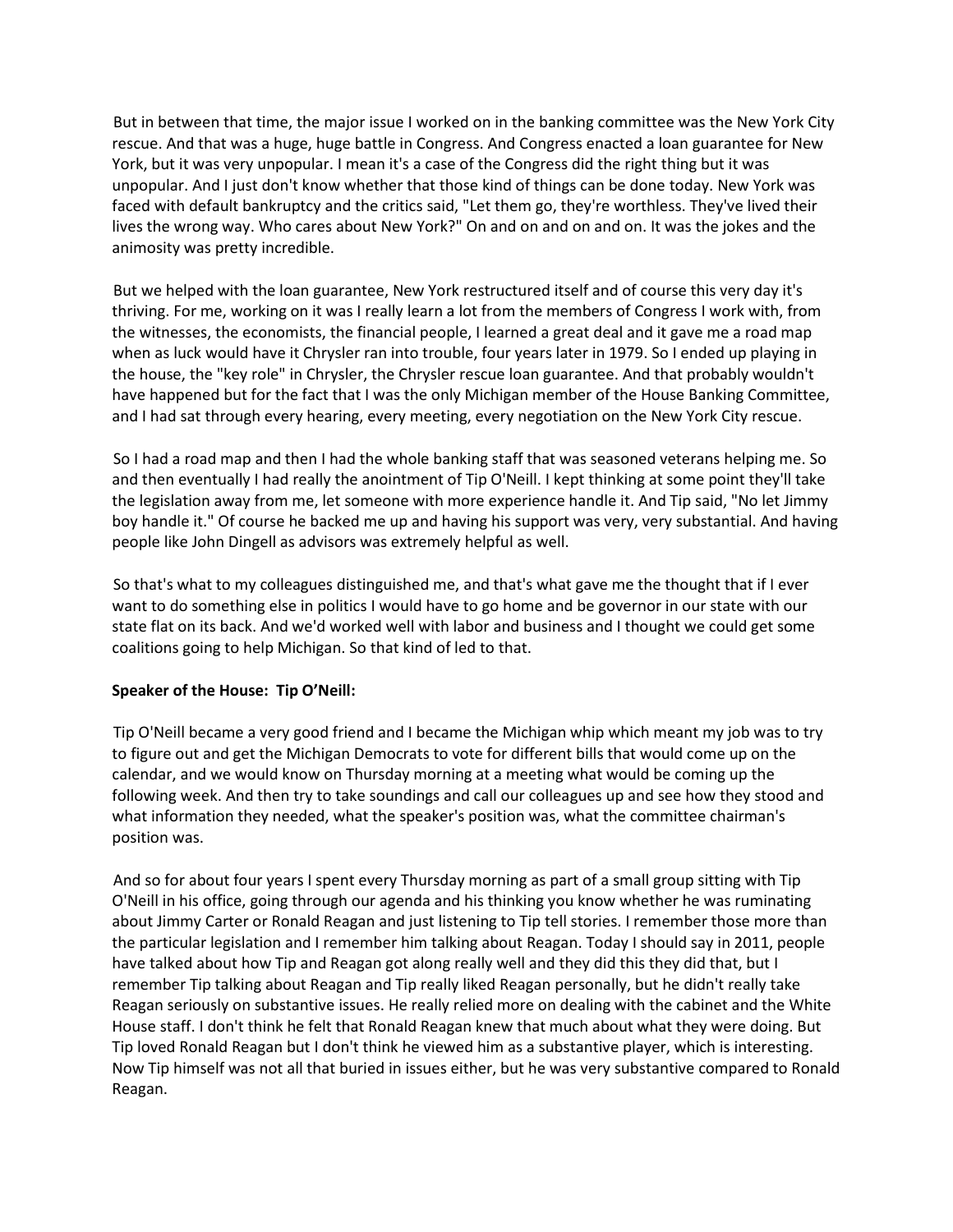When I arrived in Congress, the speaker was Carl Albert and he was a real gentleman, but in his later stages and he was a really good guy and he'd been a Rhodes Scholar he'd been everything, he was from Oklahoma. But he gave the appearance of being over the hill and weak, whereas Tip was big guy full of life, Irish Catholic from Boston could tell jokes and stories and had played a key role in Watergate along with Peter Rodino.

And so I kept thinking you know Tip should be a speaker not Carl Albert, it should be Tip, and he was majority a leader. So I asked for a meeting with him and they invited me to his office to have a sandwich with him, which was a big deal. There's 435 members of Congress and that time there were probably 250 or 260 Democrats, and so that was really exciting. I went to his office and he was eating like an egg salad sandwich and having a Coca-Cola and I said, "Tip, I know this is confidential but you really need to become speaker. Albert does not project well for us. He's older and this and that, and you know you need to maneuver him out or find a way to get him to step down or something."

And he looked at me and said, "What am I supposed to do? Jimmy, Jimmy boy?" He said, "Look, I'm a loyal guy here. He's not going to serve forever. I'm his majority leader. He's the speaker. I'm loyal. What do you think I could do about this? I can't do that. I appreciate your support but be patient, you can't change things overnight." I said, "I know but you would be so much better." I always remember that and of course what happened was at the end of the Congress, Albert announces retirement and Tip became speaker. That was a year after that launching but I was a little impatient, but mostly younger members felt the way I did that Tip would be better. We never imagined that years later Republicans would hire an actor to imitate O'Neill and make it sound like he was a bad guy. He was a great guy, everybody there knew it, including all the Republicans. He also came in for a fundraiser for me, I remember and we had a wonderful fundraiser in Michigan, Tip was my special guest, and it was overflow just as the one we had for Peter Rodino.

And I must tell you, every Irish Catholic in the entire state wanted to come, claim they were his friend, wanted a private meeting. One guy even threatened to try to hijack him when he came through the jet way out of the plane. I mean, you wouldn't believe the stories we heard and I would mention some of these names of Tip never heard of them. So now, Tip wasn't always great on meetings, on names. Good in Congress. He knew everybody's name, usually. But once Tip, this is a true story. Tip O'Neill was in the airport in Denver, he arrived there for a big speech and a fund raiser for the Democrats. And he's walking through the airport with his aides and one of them is one of my friends Mike Farrell, and Robert Redford is coming the other way, and he stops and he says, "Mr. Speaker, how are you? Bob Redford, how are you? How's it going? I really admire you and you got to sock it to those Republicans." Tip was talking to him and they're walking along and then Tip finally says, "Bob, who are you with?" He didn't know who Redford was. We laughed. We thought, obviously Tip is not going to the movies these days. In fact, Robert Redford by the way was Irish Catholic as well, so we still laugh about that. And you know it's one of the Tip's stories, there are millions of them. He is missed. And Congress could use Tip O'Neill today, they could use Ted Kennedy a lot of people like that, we really need them.

## **Chrysler**:

Well everyone knows the autos go through cycles of downturns and prosperity and never seem to learn from either one. And I went to Congress wanting to be a congressman deal with foreign affairs and congressional reform and Great Lakes Water Quality. I didn't go to Congress to deal with autos. I used to say to my family, "If I'd want to work for the auto industry I would have gone to work for the auto industry, I wouldn't have been running for office." But as time unfolded, the industry was in trouble and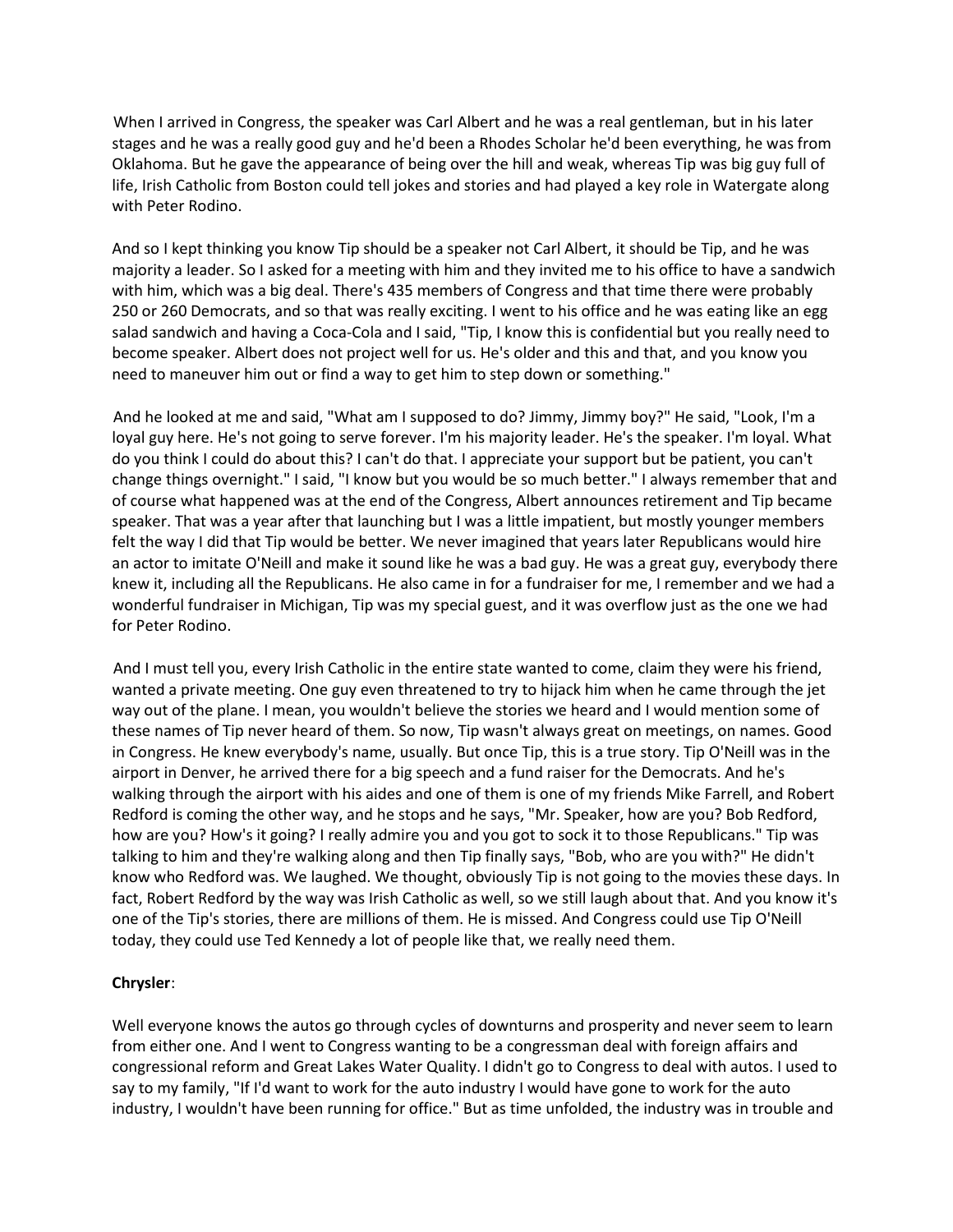Chrysler was in deep trouble. This is 1979, I remember the day I learned confidentially they were in real trouble. It was June 21st, 1979, they were in real trouble, they were privately negotiating in Washington for some sort of help. The people in our Treasury Department didn't think they knew how bad off they really were, and they were not about to give him any grant or bailout. But they thought, maybe if it could get put together right they could do a loan guarantee, but that would have to happen with Congress and that would take a real political battle.

And I found out from Roger Altman, the Assistant Secretary Treasury that this was going on. It was not public, it didn't become public for another month, month and a half. And he basically said, "You know their only hope would be a loan guarantee. I don't know whether you could even get that through Congress. But if so it's going to be before your committee banking, so you better get ready for it."

And I had worked on the New York City rescue the New York City loan guarantee, so it had given me a road map on this, which was really important. And so I had a pretty good idea of how this could flow, but the politics or the auto industry then and even now is not well-liked in Washington, in Congress for a lot of reasons. Some deserve and some not. Some of it's just arrogance against Detroit and Michigan, some of it is the arrogance of the industry leaders over the years in fighting regulation and other things.

So we got ready for it, and the smartest thing I did was in August of '79 was to call every member of the banking committee up and tell them, "Look, you're going to read that Chrysler is in trouble. I know it sounds bad, I know helping them through federal law will be very unpopular. But whatever you do, do me a big favor, don't take a position, stay neutral. Don't take a position until we have a chance to talk, you have a chance to review what's going on, look at the facts. It's going to be more complicated than you think. But once this surfaces, the public is going to be against it and you're going to be pressured to say under no circumstances will you help Chrysler? As a favor to me don't do that. I stuck my neck out for New York. I've stuck my neck out for you guys on other things. Just stay neutral for a while."

And boy that was the smartest thing I did because when stuff hit the fan, everybody was denouncing Chrysler and saying, "There's no way we have a government bailout and Jimmy Carter didn't want to help and he was now president." But I was able to get the members of my committee to go, to support a loan guarantee, but a lot of them would never have done that had they immediately taken a position of no. They stayed neutral, we had the hearings. Iacocca, of course emerged as a great star, but at the time he was being denounced as being a guy who fought regulation, was the father of the flaming Pinto, he was not the big hero he became later. He was being viewed as a guy who had fought Washington.

As it evolved, we got it through the committee and nobody thought we could, and then we got it through the house and nobody thought we could. And the Senate resisted and resisted and resisted, William Proxmire leading the charge, but eventually the Senate went along as well after the House did, and the president signed it. And it worked and it worked for all those years. In fact, I think it would have worked indefinitely it had Chrysler not been sold off to dine where bands and others. But it's a real classic case of the Congress doing the right thing, doing the unpopular thing, and doing it for the right reasons, which were all those jobs that were on the line. I mean, it would have been like dropping a bomb on Detroit. Chrysler was the largest employer in Detroit, the largest employer of African-Americans in the world. The welfare, the layoffs would have been in the billions. As it turned out, Chrysler paid off the loans that were guaranteed in three years, seven years early, we took stock warrants that the taxpayers made \$180 million and it was it was a great success and really helped save our state of Michigan. But more importantly all those jobs, all those families and that's why everyone did it, it wasn't to save the Chrysler logo at all. It is ironic that after all these years they would run into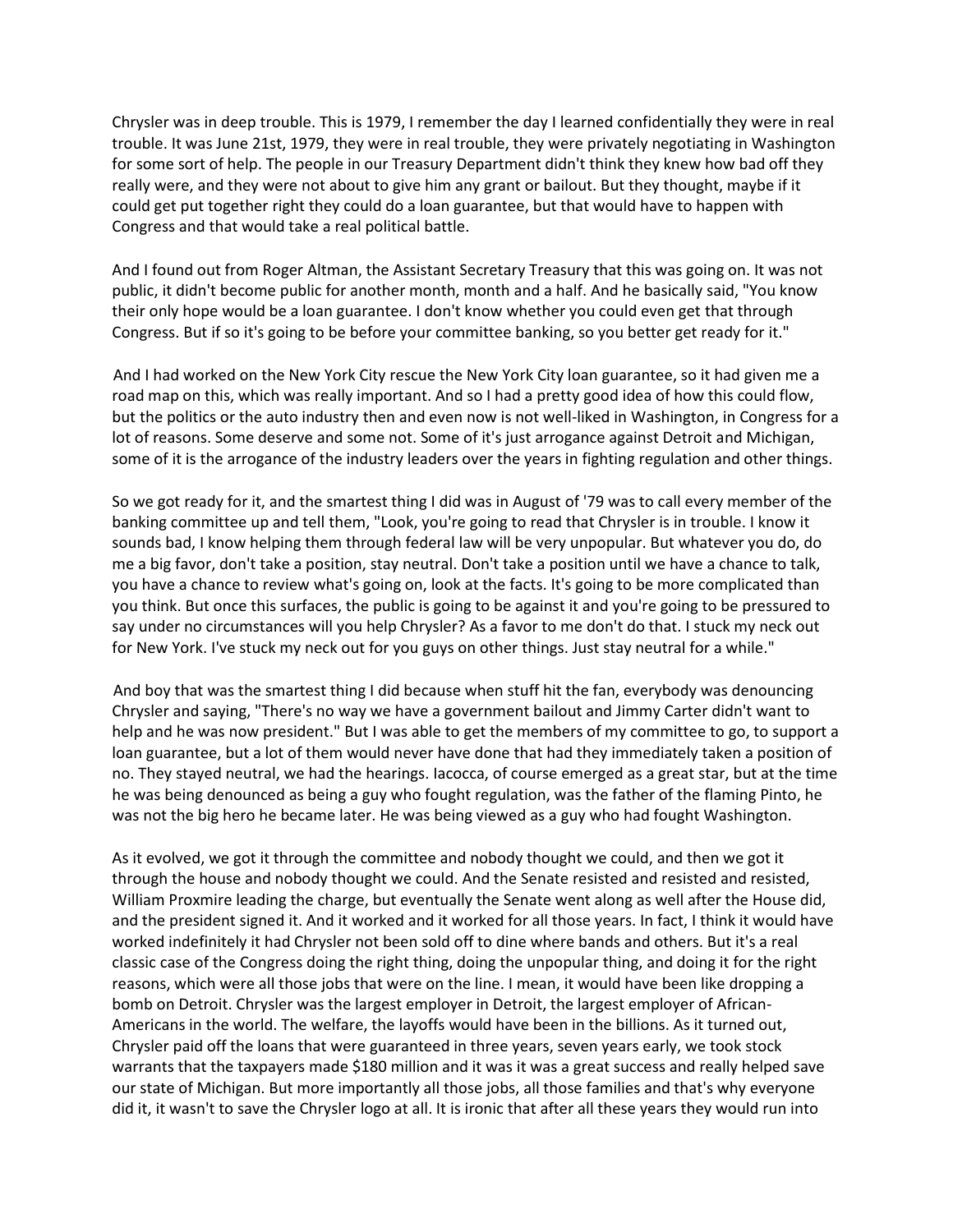trouble again and I would end up being the only Michigan member of the Chrysler board of directors, and we're starting to do well again.

#### **BOOK FOUR: GOVERNOR**

## **The Decision to Run for Governor:**

Well I had never aspired to being governor, I wanted to just to be a congressman and a good one. I'd been elected to four terms, I had great success with the Chrysler rescue, worked well with business and labor. And I thought if I'm ever going to do anything else in public life this would be the time to go back and be governor. We'd had 20 years of Republican governors, there hadn't been a governor, Democratic governor since 1962. I saw when Ronald Reagan was elected that it looked to me like he was going to rule the roost for a long time in Washington and there wouldn't be as many opportunities to do things for a Democrat, or for me.

And so I thought if I could really help the auto industry the way I did in Congress maybe I could do a lot in Michigan. I knew Michigan was in deep financial trouble, I knew Michigan was in deep economic trouble. And I thought that's where I should put my energies and this would be my time, if I was ever going to do anything else in politics. And so that led to my running. Now I will, you know in all candor the Democratic state chair at the time Morley Winograd, wanted very much to launch a Draft Blanchard movement but do it surreptitiously, which he did. And I basically said to him, "Look, if you're going to launch a Draft Blanchard that's fine, just don't have me or anyone who works on me connected to it, at all. And if you really get the kind of support that I would need to run then I'll look at it, but otherwise I won't because I was not interested in giving up a congressional career that I enjoyed and felt I was good at."

So he put in motion a Draft Blanchard movement even though he didn't have his fingerprints on it either. And it caught on, and I had received a lot of exposure on television in Michigan over the Chrysler battle, it was a yearlong battle and it was working. It was as close to a real draft as possible in a sense if they hadn't been able to put together a lot of support I wouldn't have run. But between grassroots Democrats, the United Auto Workers, the Jewish community, others like Suburban officials, they put together a pretty strong campaign even before I said I would explore it. So that led to it. And of course it was a time where you needed a new leader, a new face, a new deal. And I think we gave that to Michigan.

I think one of our legacies is we helped lead Michigan out of the worst recession since the Great Depression. Remember, unemployment despite what people say today in 2011, unemployment was 17, a little over 17%, the month before I was sworn in. I mean, they were dark days. Michigan had gone to Japanese banks for a loan to get through the year. Our credit rating was so low, we were tied with Puerto Rico for the worst credit rating in the nation. They were selling copies of the Houston Chronicle at the corner of 10 mile on Woodward in my hometown of Pleasant Ridge.

People were buying in the Sunday to Houston Chronicle for the want ads for jobs. I mean that's how bleak it was. The previous governor, Governor Milliken had been issuing one executive order after another cutting back on state government, cutting expenditures, cutting schools, cutting transportation, cutting universities. I mean, it was a very difficult time and I saw it as an opportunity. The time to show leadership in public office is when they really need it, it's not when things are good. I used to joke and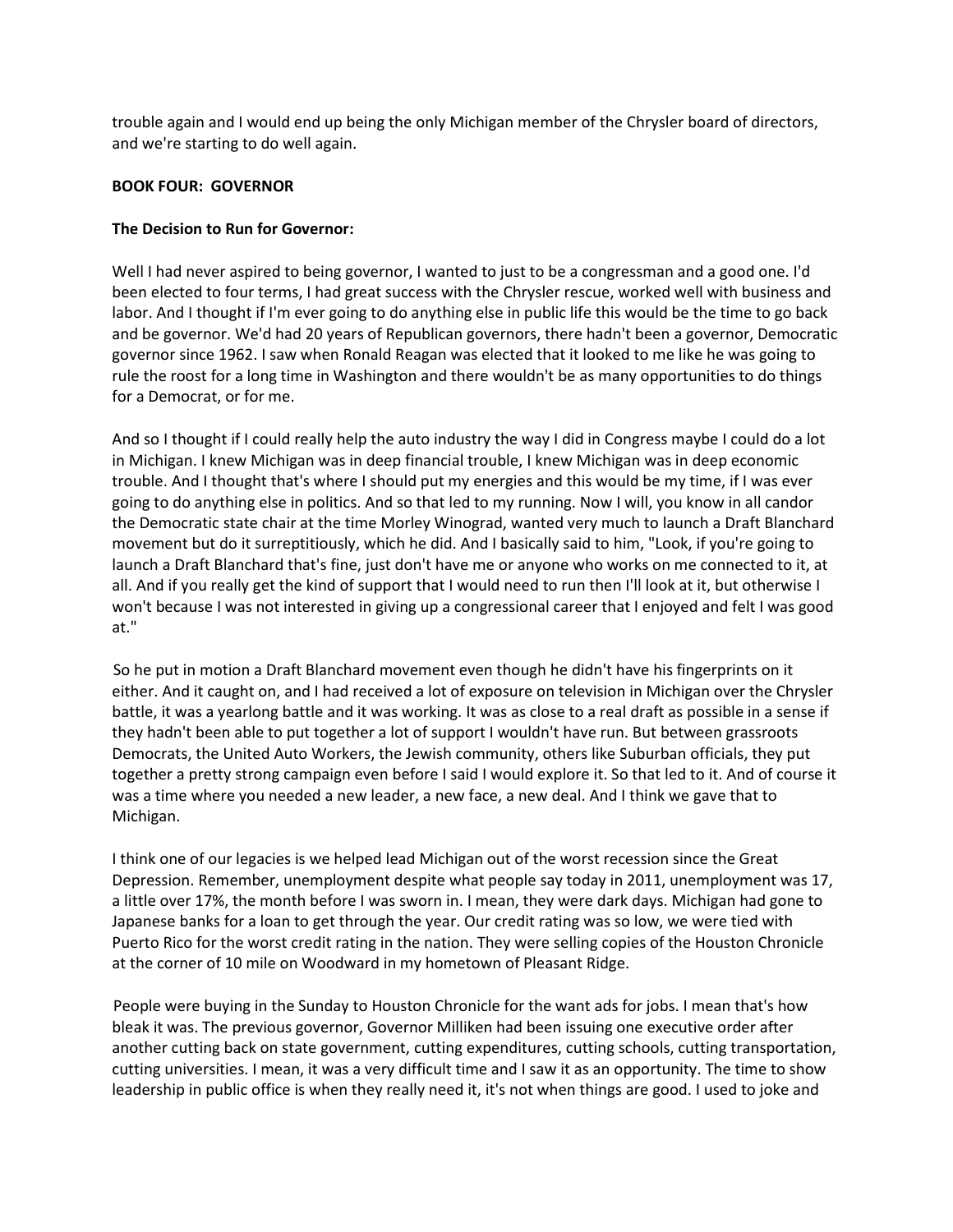say anybody can be governor of Minnesota. I went to law school there because it's a state with very few problems. But if you want to take on a state like Michigan or California or some of these states with big issues, that's where careers become exciting and challenging. And of course I think we're up to the challenge but it was a tough very tough first year.

## **Campaign for Governor:**

Well, in retrospect the campaign now I look back was relatively easy, I had a primary though, there were seven people in the primary including Bill Fitzgerald who had run before who wass a good guy and strong. A number of state senators who were highly regarded but did not have a lot of support, but they were highly regarded. And so getting through the primary, I ended up with 52% if the vote with seven candidates, because I had all the firepower. Every union endorsed me, business leaders endorsed me, Lee Iacocca made a commercial, Tom Ricketts of Standard Federal Bank made a commercial. And I had the fundraising base because I'd been a congressman from Oakland County, very close to the people who generally contribute to campaigns, which are largely for Democrats in Oakland County not anywhere else.

So we had all this firepower, and so while the other Democrats are all attacking me in the primary, I didn't really respond and we won handily. And then when we emerged from the primary, the expected opponent was going to be James Brickley, a very well-liked, well-spoken lieutenant governor of William Millikens, and he was upset in the primary by Richard Headley. It was a three way race, Brooks Patterson, Richard Headley and Jim Berkley, and Headley won, we were really stunned at that. And I think that was a blessing because he was a good speaker and an energetic guy, a disciple of George Romney but had not really been through his own type campaigns like Patterson and Berkley.

And so he made some goofy remarks from time to time which we exploited. I remember at the Democratic convention in Flint the newspapers the Sunday paper published a poll it showed me 30 points ahead in August, and we ended up winning by a lot less, six or seven points and there was a third party candidate in Robert Tisch, but we led most of the way, in retrospect seemed relatively easy even though we traveled the state whenever and where we could had good media. In the end though, the only thing Headley could do is bash me negatively by saying, "If I won somehow Coleman Young would run lancing."

And he was able to cut our margin from 20 points to five or six just doing that, which shows you how racially polarized things were. Coleman Young was supporting me, the truth is we were never close. And Headley tried to exploit that, so we ran to win, expected to win and did win and then the work began. And I would say the transition was really tougher than the campaign. And that sounds crazy, but you have two months to get ready. The president has three and governor has two months to get ready. You're going to be sworn in on January 1st. You're trying to recruit a staff during Thanksgiving and Christmas and the holidays.

And I was the first Democratic governor under the new constitution. No one in the Democratic Party had served as governor in Michigan under the modern constitution, and there was no one to draw upon. No one who understood the structure of government, the powers of the governor, the appointive powers. It was just there'd been no one around. No one had worked in a governor, no, there was no Democrat who had worked in a governor's office or worked in at the highest levels of any of the 17 or 18 departments, none. And then we were deluged with resumes, we got 20,000 resumes of people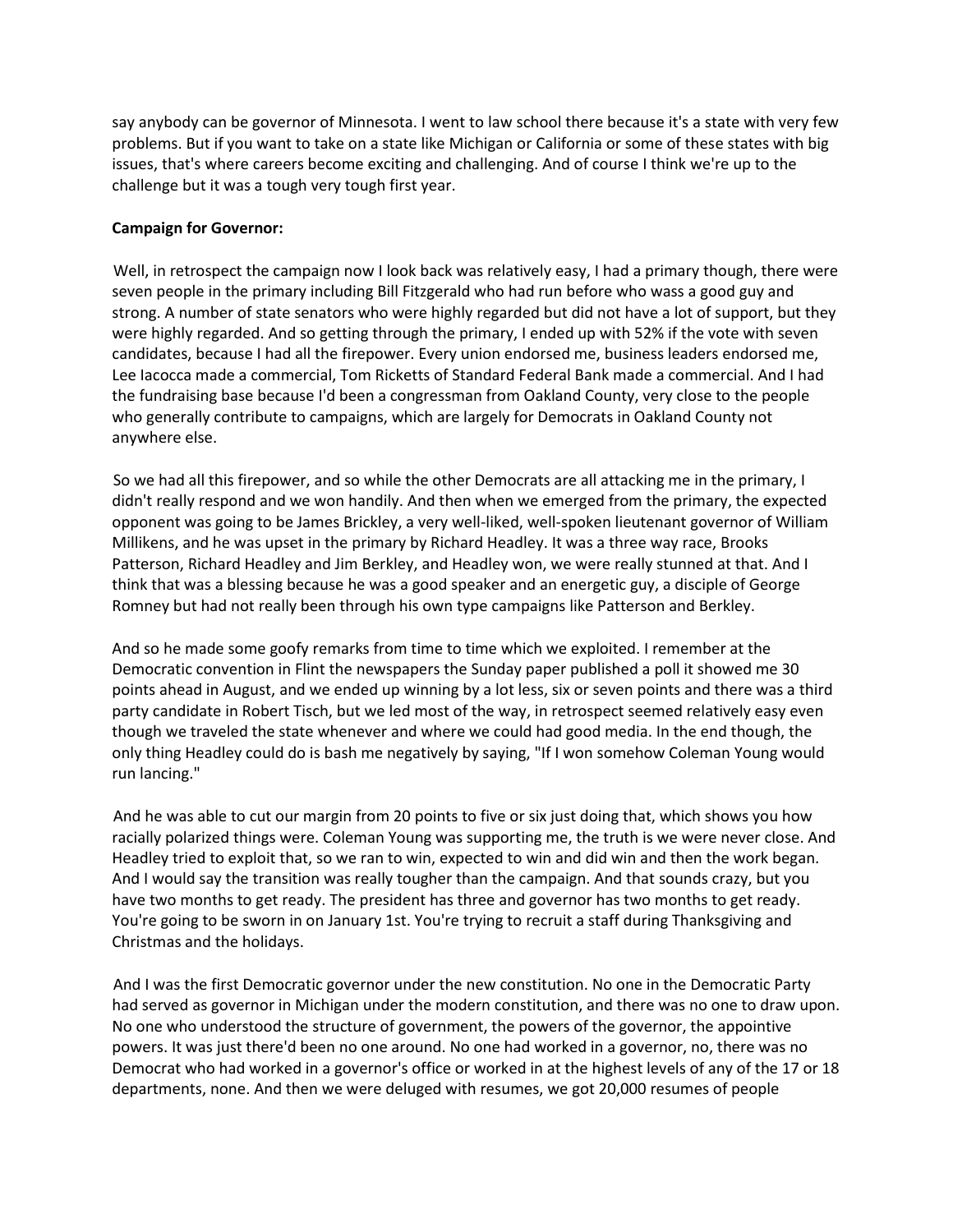Democrats for all those 20 years wanting to serve and be part of it. And sorting that out and picking a cabinet was to try to that in 60 days was just, we never got any sleep.

And then we're faced with continued reports that the state's finances were worse than had been said, and I was called by the leader Foust of the Senate and Bobby Crim who was retiring and told the state's finances are far worse than we've publicly acknowledged and they are deteriorating by the day. So your deficit is not going to be 500 or 700 million, it's going to be over a billion it's growing. You're going to have to deal with that right away. The governor and the legislature had raised taxes during the year before but it was temporary. That expired on December 31st, and so I thought I've got to have a financial crisis council take a look at Michigan's finances, do an audit of them, which I'd call for during the campaign, and make recommendations and try to define how serious the problem is before we can proceed and they did that, and of course the report was very sobering.

#### **Jobs, Jobs, Jobs:**

"I pledge to you to take all available steps to produce, create, find and save jobs for the people of Michigan as your next governor."

Well the only real issue in Michigan was jobs and the economy, and remember our pollster saying, he'd never seen anything like it when he measured what people were concerned about. It was like 78% said jobs in the economy. He had never seen anything like that. And it was understandable if you live there as I did if you grew up there.

So during the campaign, even though the state's finances were steadily deteriorating and I would find out after the election they were far worse than I had thought. My campaign was really waged on jobs and other innovative proposals that we made. And when I was writing my speech for the Democratic convention I came up with the line, "There are three issues in this campaign: Jobs, Jobs, Jobs." And while I'm sure others have used that phrase before that I never heard anybody use it, I know they have since but that was the first time where we really pioneered commercials where we said there are three issues jobs.

And of course you have to boil down your campaign as simple messages, and the only regret I had was that after I was elected I had to deal with Michigan's finances first before we got into our jobs and economic development program. Because no one's going to invest in a state that can't pay its bills, no one's going to invest in a state that goes broke. No one wants to invest in the state with the lowest credit rating in nation that's borrowing money from Japanese banks to get through the year, which were all happening. The state was running out of cash.

So here I was, I got this report from our financial crisis council, you know in the middle of January before my state of the state message and they're telling me that we got 1.7, 1.8 billion-dollar deficit. We've got an accumulated deficit because of accounting changes that occurred and then an actual current deficit. And that doesn't sound like a lot when you're talking about our federal government or Michigan today, but in those days that was a huge shortfall. And so we had to deal with that and what we did of course we raised taxes temporarily, we did cut spending, we froze spending, we did a lot of different things and we were very unpopular.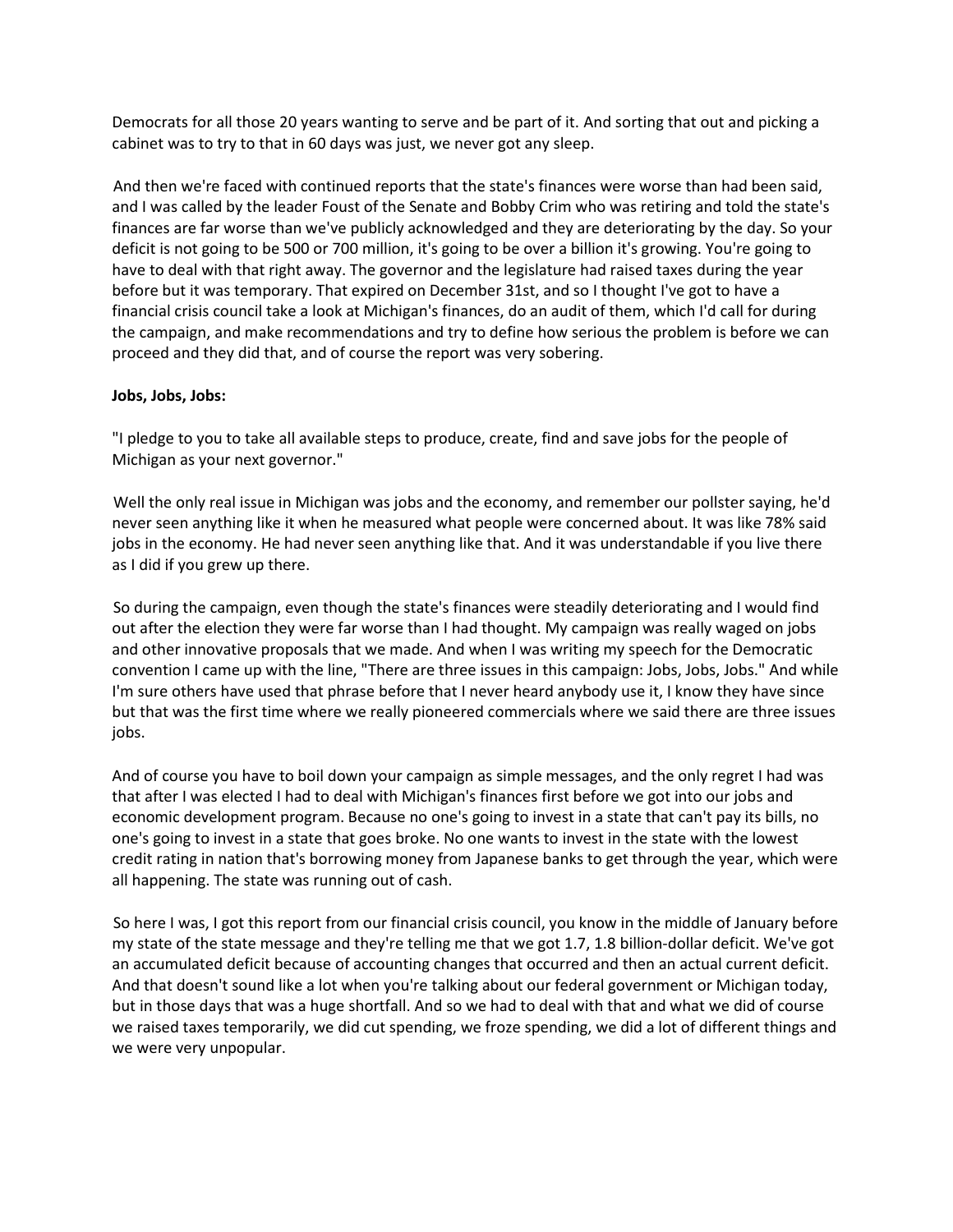And you know history will record that we had two state senators recalled, on the other hand this laid the foundation for our entire recovery. In fact, ultimately when I left office we had six or seven credit rating upgrades and we were double-A plus. But what's interesting about all that is that we would not ever been able to invest in universities or fix the roads or do anything without straightening out our finances. Our state treasurer Bob Bowman obviously was extremely helpful to me and I'm proud to have recruited him.

But what most people forget is that in 1984, two years later, my financial recovery program was on the ballot. Our detractors, our opponents got enough signatures to have a referendum on our plan. The plan that was very unpopular at the time, and we won that ballot 60/40, we had a major victory. So that told me that given enough time, people saw that we did the right thing. It was a shame that we lost two state senators in the meantime in recalls, but ultimately and that's the part people don't remember, this was on the ballot and we prevailed in a dramatic fashion.

In the meantime, we developed a lot of economic development programs with our Commerce Department dealing with manufacturing, advanced manufacturing, dealing with forest products, food processing, robotics, promoting tourism, a lot of different things, agriculture. And in the end after eight years, I was able to leave office with our team working with the private sector, having helped or at least presided over 650,000 net new jobs. I'm not talking about new jobs and losing jobs or jobs retained 650,000 net new jobs.

And we received the largest amount of Japanese manufacturing in America. And in 1987, the largest amount of manufacturing investment. So there were a lot of good things but the foundation was straightening out the state's finances, so we could be a helpful catalyst whether it was infrastructure or higher education or research and technology. And that's a lesson every governor needs to learn and it was a real challenge for Jennifer Granholm when she came in because she was basically left a structural deficit and was not able to deal with it until four years later. And so there was a gradual disinvestment in her first term that made it very hard for her to operate.

## **Recalls and Term Limits:**

We had to overcome the psychology that with the Democrats in the legislature, that while we had all done the right thing, it was unpopular and therefore they ought to try to backtrack. So I spent a lot of time trying to keep the Democrats from introducing bills to eliminate our temporary income tax. Of course, most people didn't believe it was temporary, they always thought when you raise a tax it's going to be permanent but it always had a triggering mechanism to go off as unemployment went down.

And so if keeping them from trying to repeal our plan was a huge struggle, and of course the Republicans were continually waving a stick in their face saying, "See, see, see" is we only really had one Republican vote, it was enough to turn the tide in the Senate. Harry DeMaso, a very courageous to this day my dear friend from Battle Creek. So dealing with that well we're trying to launch our youth corps and our commerce development programs, our road building programs and all those other things, excellence and research fund for universities. But the backdrop was always people saying, "Oh my God, maybe we did the right thing or we did the right thing but it's unpopular, we're all going to be ruined." Well, once the recall movement lost steam, then things settle down, once we had that ballot proposal victory in November of 1984, things then worked out reasonably well.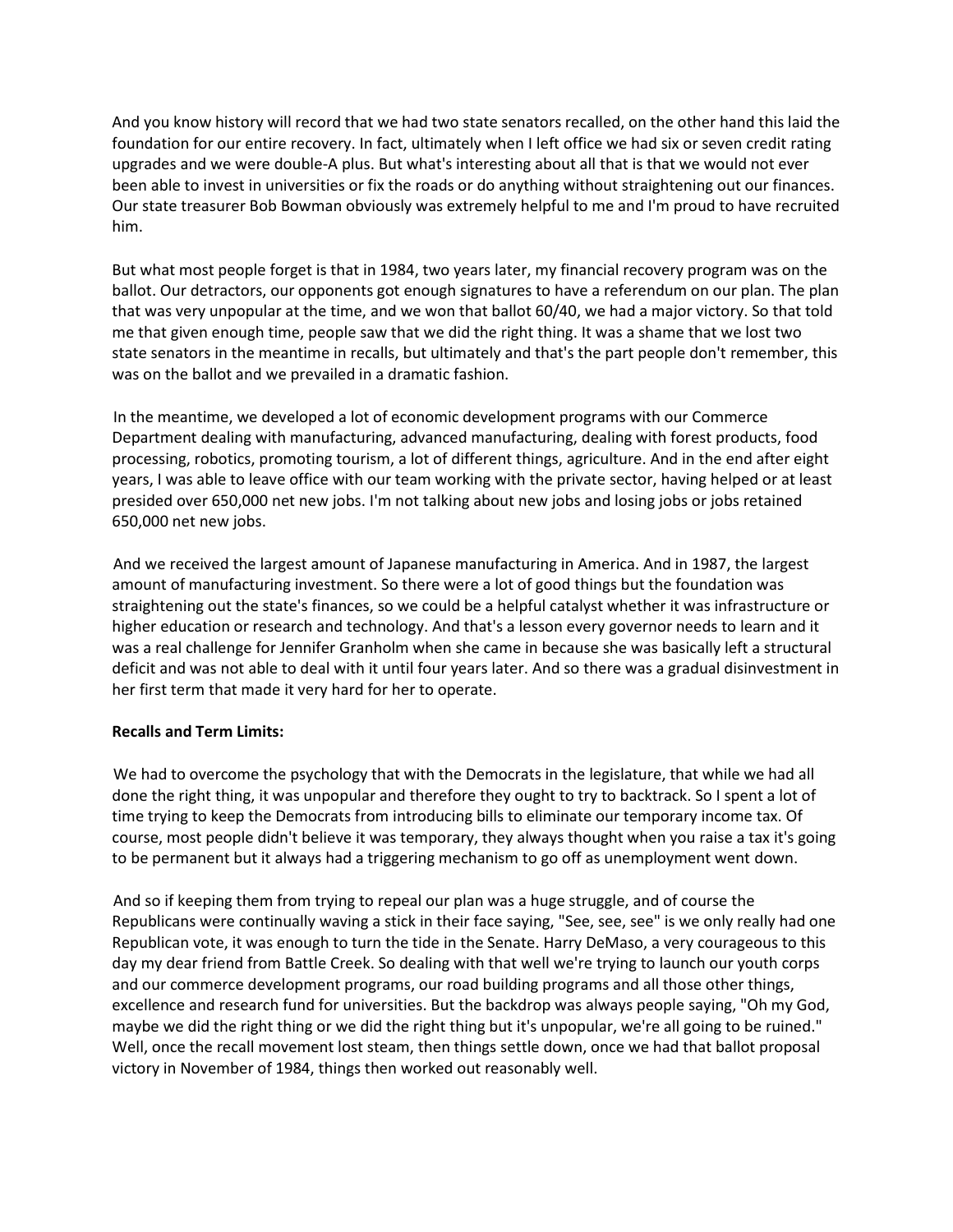Yes, I think they have and I think it's unfortunate because with term limits which has been a disaster in Michigan, and basically a totally dysfunctional legislature, and the campaign money that's being thrown out around in Lansing is also a real scandal. So with all that you have a lot of people who think kind of life began with Ronald Reagan or two senators got recalled. So anyone who votes to raise a tax whether it's a gas tax or a fee or anything is going to be ruined. They don't know the story that our plan was on the ballot as I'm repeating again and we prevailed, we prevailed over 60%. They forget that. They only think about the two guys who got recalled who are really very fine people, but they were in districts that we were lucky to have won. And secondly, the strategy was not to fight them.

They did not want me in there campaigning explaining we'd done the right thing, they recalled over voting for the tax increase. They did not want me anywhere near there, the strategy of the legislature was to pooh-pooh the recall, is trying to hope that people will forget about and then just basically say that, "This is not the right process you should wait till the election if you don't like it," and to argue process rather than substance and it wasn't until we lost two people and we went out and started battling on the substance that we did the right thing to save the state. The state was broke in a borrowed money from the Japanese, it had the lowest credit rating in the nation, no one would invest in us if we won't pay our bills.

Once we made the substantive argument the recall is dissipated, but the initial two recalls were all, "Oh you shouldn't do this, it's not the right process." And I think to this very day in the legislature especially among people with no experience and no sense of history, they just are worried about anything and that's how the state has gotten into terrible financial trouble, that's why our roads are crumbling, that's why our new governor, Governor Snyder is having such a hard time trying to get people to deal with reality. And I'm not saying I agree with everything he's doing but he's trying to figure out how to repair the state, it's why Governor Granholm in his second term when she finally dealt with the structural deficit had such a hard time getting the legislature to deal with it. People go up there and they just want to survive. And even with term limits they spend their time worrying about what is the next office they're going to run for.

So there is not a real knowledge base in the legislature in Lansing, almost none. There's no memory bank, there's no sense of continuity. Legislators do not have to live with the consequences of what they do, they do not have to live with their decisions in the future. They're spending way too much time reacting to threats from constituents or reacting to the amount of money they can collect for another office.

So we have a very bad situation in Lansing. They should abolish term limits. Maybe we need a unicameral legislature elected on a non-partisan basis, we need something to shake Lansing out of its insomnia, and I'm not laying this on the governor's office by the way, I'm looking at and I think Governor Engler by the way and certainly Governor Granholm and Milliken would agree with me. Term limits are a terrible thing, I never supported them, some people did. They're a terrible thing, they're terrible for Michigan and Michigan's future. They're a gimmick that's gone awry, and the people are paying dearly.

## **First Term Successes:**

Early on the youth core was fabulous, even though we had to do with adult unemployment just getting 25,000 young people between 18 and 21 out and about working on roads, parks, hospitals, county fairs, getting them out, doing things for the state in the summer was very psychologically uplifting. Another thing was creating our Michigan Strategic Fund which was a way to try to have the state be helpful in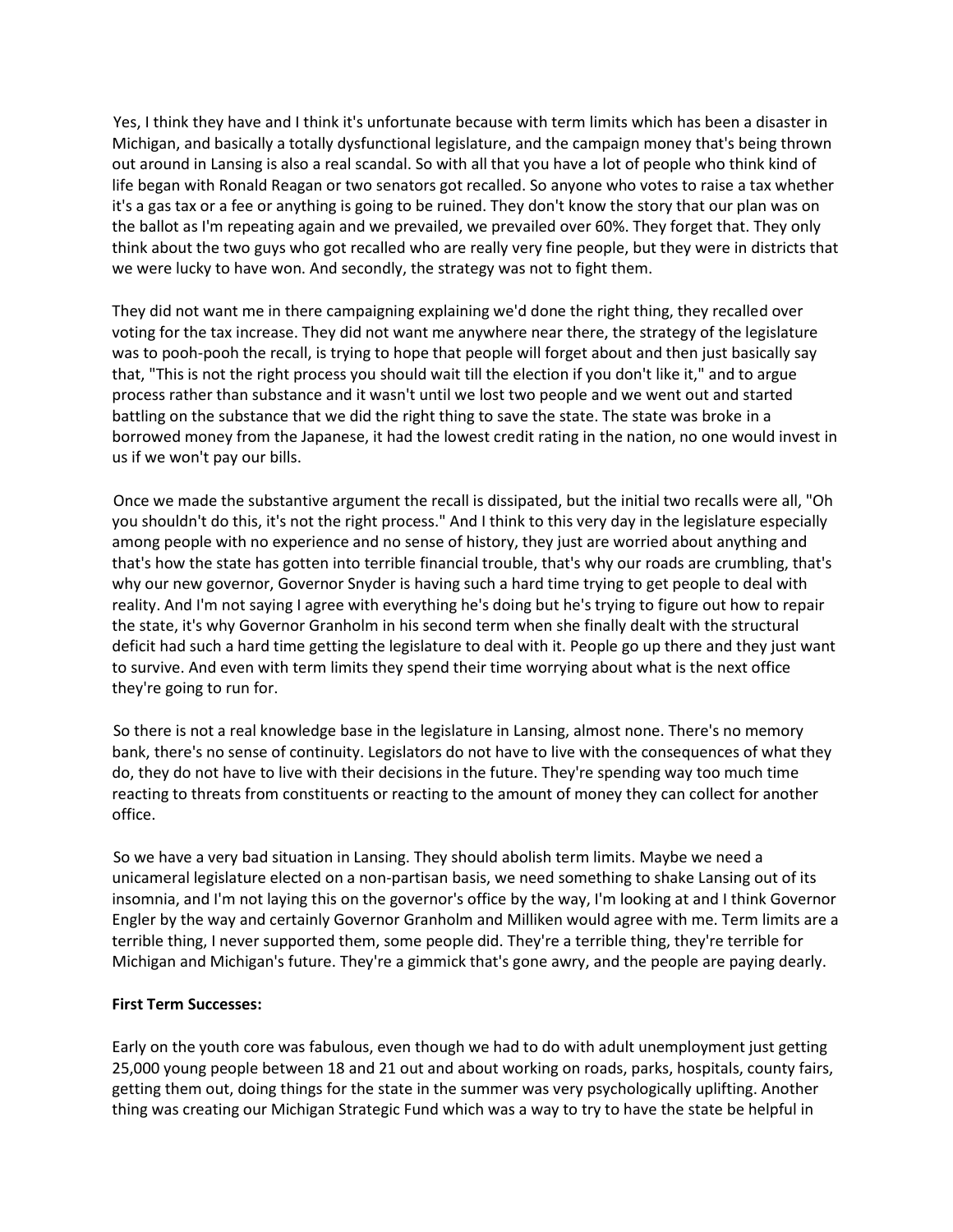working in nurturing developing industries. And it wasn't a matter of picking winners and losers but the fund actually invested in things like the National Center for manufacturing science in Ann Arbor, which is still going today, or an NSFNET, NSFNET was a consortium between IBM and the National Science Foundation.

Michigan, and Michigan State, Wayne State, NSFNET was a way to, at that time was to connect all the computers of 140 research institutions into one grid and try to move the information around. And that was the forerunner among many to the internet, and I won't sit here and say we created the internet although I will say that Al Gore sponsored the bill which created NSFNET. I mean there are a lot of fathers of the internet, but the reality is NSFNET in Ann Arbor, that we helped create, we did create, was one of the forerunners to the internet, it was sold to America online.

And that's why to this very day in a brand new building in Ann Arbor is internet too. It's something I don't think Michigan really cashed in on or capitalized on as well as I should have. Now, I'm glad that Google is in Ann Arbor but there's a lot more that should have been done, it could have been done as a result of NSFNET and internet too. And those people they're all very proud, they had a big anniversary. A couple years ago I was at it and it was good. Not as well known or as exciting as the Michigan Education Trust, which is the nation's first tuition guarantee program, and that one were very proud of and people who invested in net contracts. It was the best investment they could have made. I still meet people who thank me for that program and of course Bob Bowman our Treasurer is the one that designed it.

I told him I want a program like that, I want to find a way to loan the states very good credit rating to people to save for college but something that could guarantee tuition not just another IRA, you got all those out there all those IRAs. Well, they're all dependent on the vicissitudes of the market. NET is a tuition guarantee program and it's the first of its kind. A lot of states copied it and done a lot more with it. I feel bad that my successors did not seem to really enlarge upon it because it's still the best financed program in Michigan.

Well it's fun to get to know the other governors, it was fun to get to know Bill Clinton and then be part of his campaign. Michigan is a mega state a major state, and so you have a chance to meet with and work with a lot of different people. Over the years worked with President Ford, Carter, Reagan, Bush, the original Bush, Clinton. The most recent Bush I've met but don't really know I haven't really worked with him, but with many of his people. So you know working with presidents, meeting ex-presidents, like spending time with Richard Nixon. When you're governor, you can meet just anybody you want if you're governor of Michigan.

Of course a lot of my fun with sports events, meeting Arnold Palmer and Jack Nicklaus. I mean different things like that, but I think the thing that's lost is you have to have a very good staff. I mean I'm proud of our administration. But the reality is it's a team it's people, it's people in the executive office, it's people in your cabinet, those of the people that you really remember fondly, it's not Richard Nixon's and Gerald Ford's it's the people inside your administration, it's the Ron Thayers and Greg Morris's and Sparky's it's all those people the Bob Bowman and the Steve Weiss and the Doug Ross and the Ralph Gerson and the Jim Pitts, and Betty Howe, Betty was first part of my campaign as well early on.

It's all these people the Martin Taylors and Ray Hoods, I mean I'm starting to think back of all the people that were fabulous as part of our team, 40 or 50 of them without which we wouldn't have done anything. I mean, that's the other thing, you just can't be a governor without a really good staff or a president, you can't do it. There are some politicians who are so much, so bigger than life, they can kind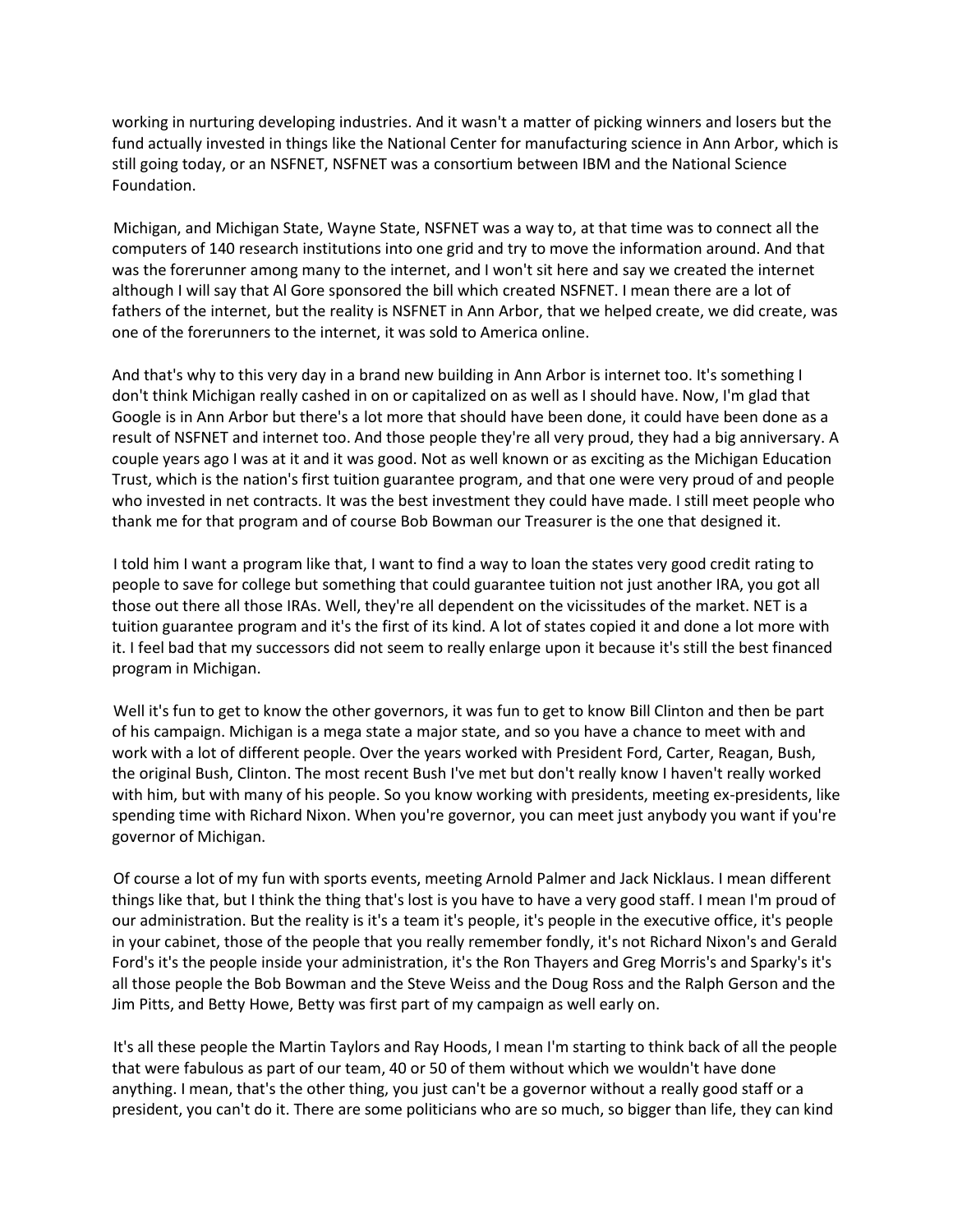of carry everybody and be popular and get reelected. Well they don't necessarily get anything done and there's a big difference, and there's a huge difference between campaigning and governing. And I think we did both well, but it was a team and it was always a team from the time I ran for Congress to governor to being ambassador. It was never anything I could claim I did myself.

Well you have to understand when you're governor for eight years in a state like Michigan you're really under pressure all the time, and as I reflect back now I realize that every moment that we were under pressure every moment really, any moment you could have a prison riot, you could have a tornado, you could have a flood. I mean, we had record floods one year then we had a record drought another year, we had prison guards killed with riots. I mean, just when you think things are at an even keel you find that you know General Motors is going to close four plants, or awful things are happening. And you feel a sense that if you're Governor maybe there's something you could do, or maybe there's something you should have done, or maybe there's something you must do.

So you're on all the time but I think you'll learn how to pace yourself and the staff I had they were all my age or younger. And so we worked hard but we played hard as well, and yeah I think compared to most people who held the office even though we faced probably the most difficult times, we really enjoyed it, we enjoyed ourselves. I think I probably had more fun at it than my successors, I do, because I found a way to relax on the job. So we entertained more people in the governor's residence both in Lansing and Mackinac Island, than any governor has ever done. In fact, George Weeks said, "We treat it as a Grand Central Station."

So I think sharing the governor's residents with people whether Lansing or Mackinac was a lot of fun, having them all there and share in the election victory and share and helping the state whether it was ministers or veterans or business leaders or labor leaders. That was fun. Certainly hosting the National Governor's Conference in Traverse City was a lot of fun, that was 1987. People never seen that side of Michigan, we had perfect weather, Bill Clinton was a chairman of National Governors, I was the host governor, we had a Motown Revue with the Four Tops, Junior Walker, Martha and the Vendellas, Clinton played the saxophone. We then flew the Democrats after that conference to Mackinac Island and had all the presidential candidates there.

So those were fun, showcasing Michigan's magnificent shoreline and lakes and beauty, that was fun. And that's why you know we worked so hard to protect the Great Lakes and then we could explain it to people that we're not only 95% for surface freshwater but we need a Great Lakes charter to protect the lakes from diversion. We need to ban drilling in the Great Lakes, we need to protect the dunes, dune protection law was something I'm very proud of. There are a lot of things like that, but it starts with the assets of Michigan which are its people of course but it's our universities, it's our infrastructure it's our great lakes, it's our manufacturing knowhow. I am very bullish about the future of Michigan, as much as I was in our dark days of 1983.

So I think to the extent anyone could enjoy being governor in a difficult time, I did, and I think that people worked for me did. And I remember saying to all of them that someday you'll look back and say, "These were your most fun times." And when I see all of our people they remind me that I said that, and it was true. I was lucky to go on to be ambassador to Canada and that was also a lot of fun, with less pressure but actually ambassadors, if you go to a major country, have a lot of important responsibilities as well. But you don't have to raise money, you don't have people trying to defeat you, those kind of things.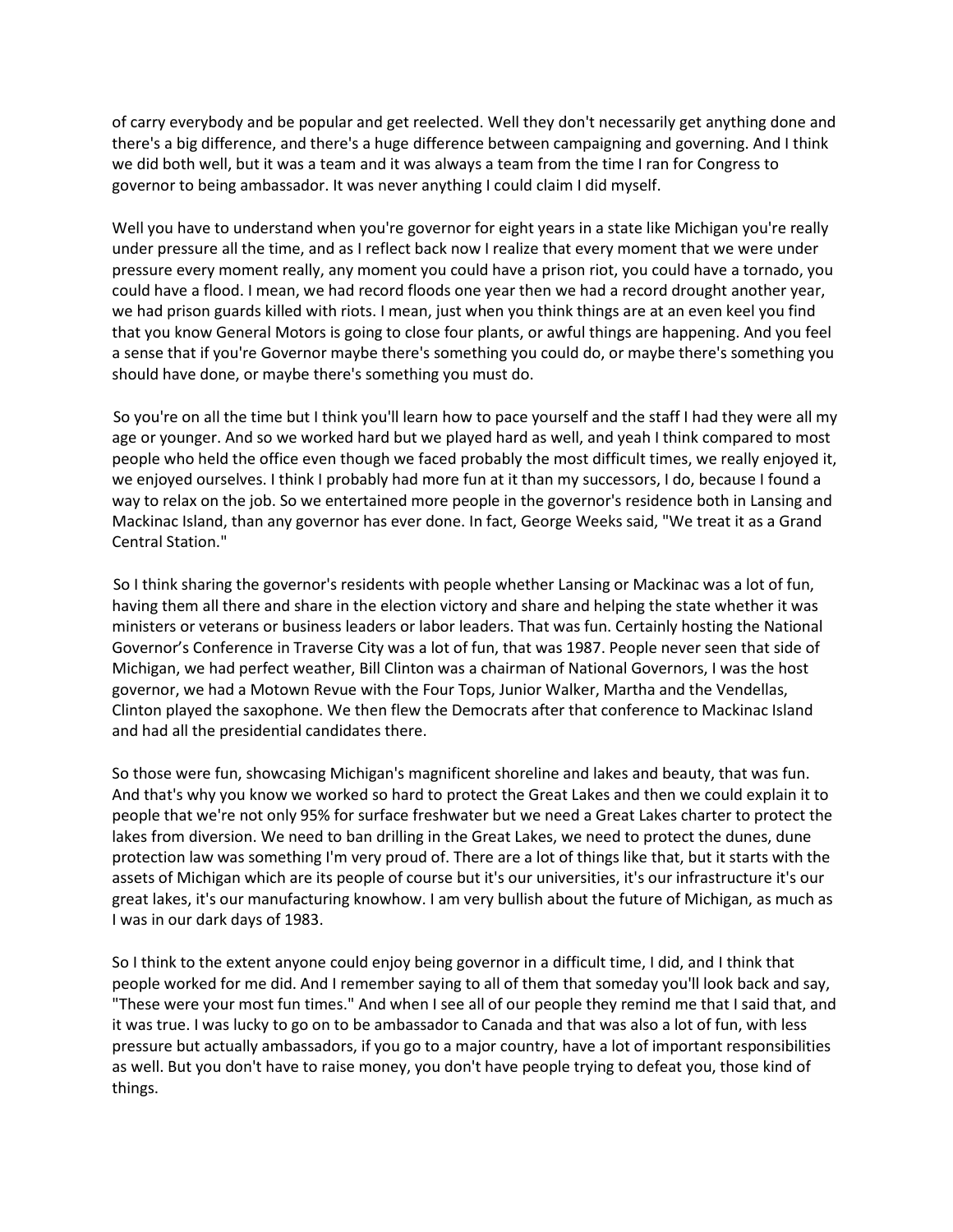#### **Term Two: Re-election:**

After proposal C, we won big and Mazda located in Flat Rock and the job picture started to improve and the economy started to turn around, and we were able to start giving good appropriations to universities and school districts, everything came together, yes, and we were rewarded for making the tough decisions in the first six months of my first term.

So re-election was starting to look good. I remember saying that you know when I first ran there were three issues in the campaign: jobs, jobs, jobs. And when I ran for re-election I said there were four issues:, jobs, jobs, jobs and more jobs. And we ran on that, it turned out the Republican field was weak and we got a break in that sense, and the state was doing much better, people were in a better mood and re-election turned out to be again easier than I think we expected really, the opponent was William Lucas, his running mate was Colleen Engler, and we had a huge landslide that swept a lot of Democrats at the local level as well, so I was really happy for that.

But I'm not so happy with the third re-election at all and sometimes there is a shelf-life to a politician of seven or eight years, and I think we kind of reached that, I hate to even dwell on it because turnout was a major issue. But the reality is, the re-election was at that time the largest margin in Michigan history but it was a convergence of events, we had a good first term, a weak field and people were in a good mood and we'd done a good job and we got rewarded but it was a team effort.

We just really tried to continue what we were doing, which was then heavily focused on economic development, on education, on the environment basically. Whether it was our Great Lakes programs or our education programs putting computers in the classroom or different things, but it was still an aggressive economic development administration, to get business and jobs and investment in the state, and try to invest in the beauty of those things that make Michigan unique.

But it was parks, roads, bridges, harbors, shoreline, universities. And so it was really a continuation of that, and it worked well. Michigan was flat on its back in 1979. We had a great resurgence in the state was a helpful catalyst, manufacturing jobs were growing, investment Michigan was growing, our budget was balanced, we even left a \$400 million rainy day fund to my successor. We were real, as I say, a laboratory democracy, we were considered one of the more innovative states. I feel good about that and I feel bad that some of that success was not continued after I left office. I think it's easy to be governor during prosperity, it's very difficult during challenging times, and I think people who run for office tend to want to kind of hold it for the sake of holding it, because it makes them important.

But if you don't do something with your victory, with your challenges, with the voters, you really waste opportunities. And I think Michigan to some degree was in a kind of a stall in the '90s while the country was soaring. I think Michigan stopped investing in infrastructure and universities and things that are important, I think it's been a problem, I hope that will start back up but I feel very fortunate. I mean, I had not planned on being governor, I'm glad I did it, proud of our record, proud of people that work with me, I love the state, believe in the state, and I believe Michigan's best days are ahead, I do.

We helped lead Michigan out of the worst recession since the Great Depression in 1983, '84, '85. And unleashed a wave of innovative programs that led to jobs, economic development, environmental protection, infrastructure, education. And our administration should be very proud of that, even with the current challenges in Michigan the last couple years the truth is the unemployment rate and the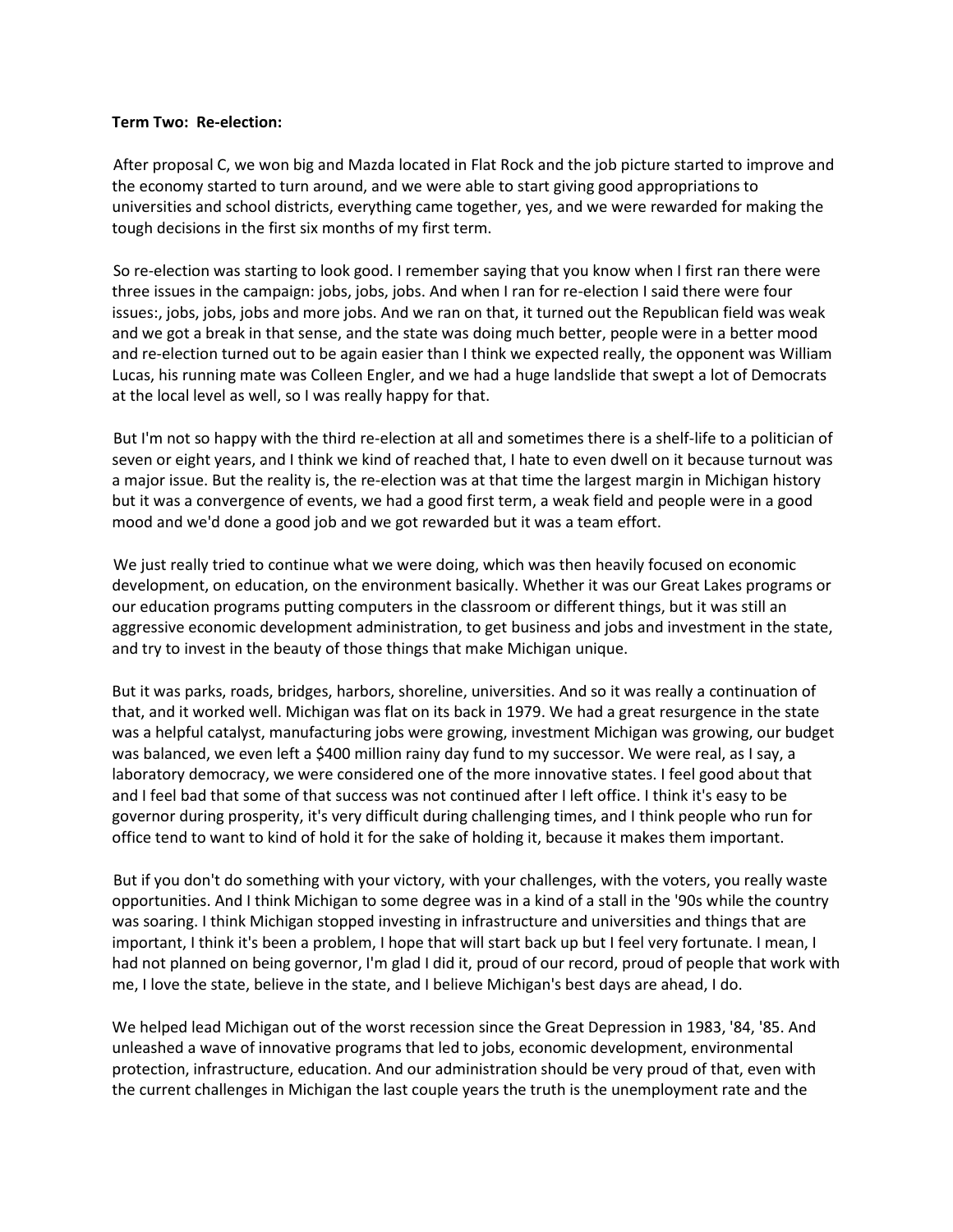financial situation Michigan was actually far worse back in 1979, '80, '81, '82. And we should not only remember that but not take for granted the kind of progress we made or what we can do in the future. Our state has enormous resources, it's a matter of people working together, it's harder now for them to work together because of hyper partisanship, the detrimental influence of money in politics and this crazy term limits in Lansing, much harder, which is sad because the times are tougher, or at least tougher now than they've been in a few years. And so I hope that can change and I think it will change, but we're going to have to have some real change in attitudes in Lansing.

I was reluctant to run for a third term, I really felt two terms is enough and people get tired of you. Our poll showed the people thought I had done a good job but not so good to deserve a third term. So I knew we were up against a more difficult climate than we had wanted. Secondly, we didn't know who would run if I didn't and if I had announced I wasn't going to run I think I would have had more people mad at me than if I ran and lost, I mean it gets to be an awful situation for you.

On our poll showed all along that while I had a good favorable rating people did not think I necessarily deserved a third term, and we ended up in a situation where we should have run a better campaign, we couldn't get Democrats believing that I had a tough race because the polls kept showing us ahead 55/35. This went on for six months. We couldn't get anyone really energized, I failed to get our people energized for the election and so we got down to the final moments, we had a very low turnout. Probably in retrospect a lot of spoiled ballots and I wasn't aware of in Detroit. Maybe, maybe some skullduggery there it's hard to really know. All I know is we failed to energize the voters and convince people there was a real race, we should have run a better campaign. And yeah we would have won instead of losing by a quarter of a point, that is very, I mean I obviously feel bad about.

Now if you were to ask me, "Would you like to serve three terms as governor or two terms and one as ambassador to Canada?" I would have said two terms and ambassador to Canada. So I feel very lucky to have had a career after Governor, but I must take responsibility for not energizing the electorate and getting the turnout which would allowed me to win what we should have won.

## **Lieutenant Governor Martha Griffiths:**

Getting her on the ticket was a real coup, everyone wondered who, when I won the primary who was going to be the lieutenant governor. And I must credit Paula Blanchard for saying when somebody said, the ideal person might be Martha Griffiths, who'd been a congresswoman who had retired but had really become kind of an icon. I thought well that's ridiculous. And I remember Paula saying, no, she really likes you. Think about how much interest she's paid in your career even though you didn't serve with each other in Congress.

And so we made the offering and by golly, she accepted. She missed the political action. It was really interesting. And so when I announced her as lieutenant governor it was electrifying because it was like taking someone who was really good and missed and bringing them back for one more life. One more encore. And boy did we have fun the campaign, and boy did she have fun out there punching my opponent. I didn't touch it, she was out there having fun making fun of him wanting to get rid of Social Security and this and that.

It was a delightful campaign and she was a delight to work with and enormous fun. Once we got in Lansing, I mean she was pretty bored with stuff. She was presiding over the Senate and dressing down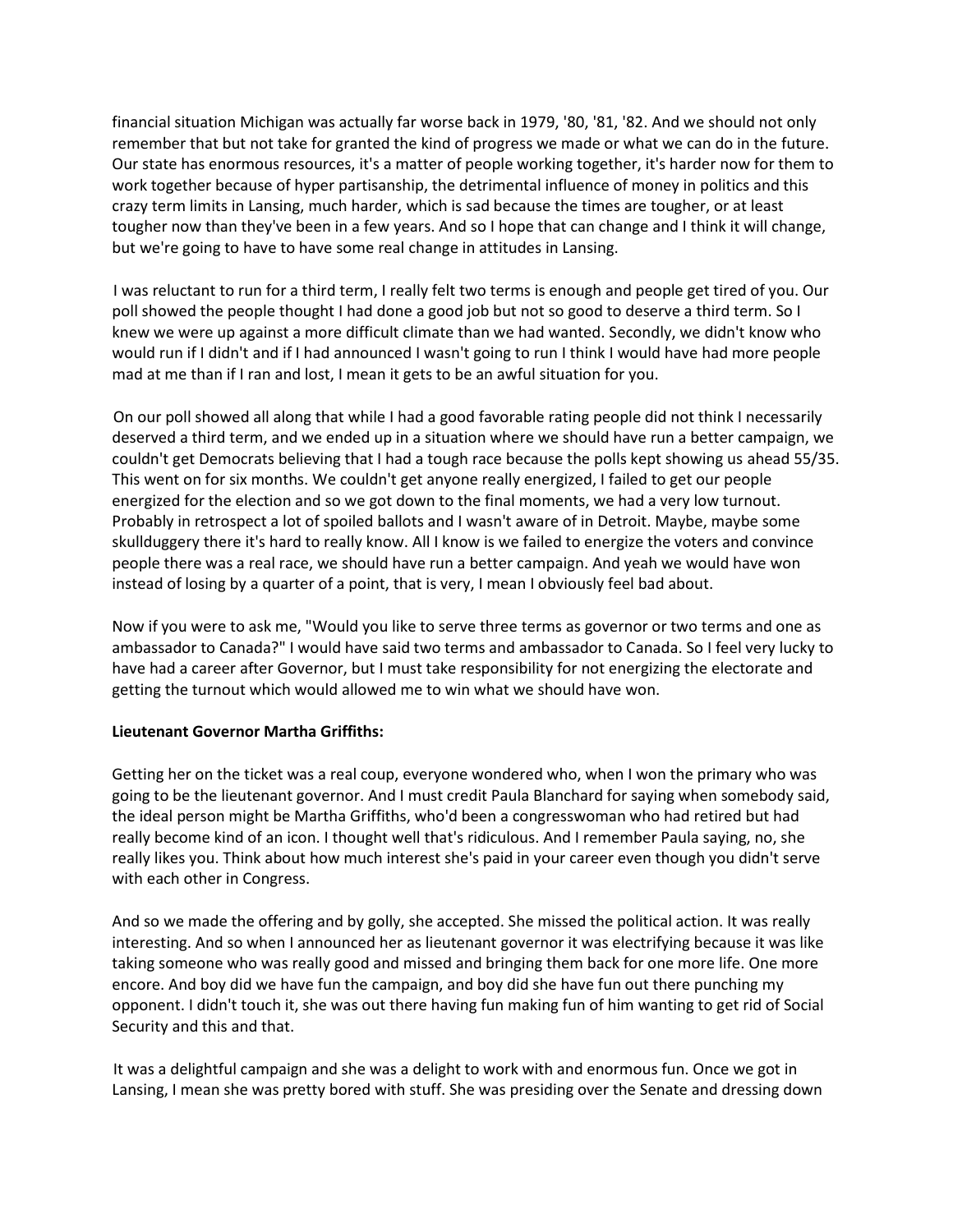different senators and they got mad at her. But things went along quite well. I mean she was a tremendous asset to my campaign and to me, and a dear friend. And then late in my first term, Martha had a stroke, and we rushed to the hospital we were really worried. I remember sitting there with her and her face was totally paralyzed, and she could hardly talk and we were really worried and the press heard that she was in the hospital.

We downplayed that because we were worried that under the Constitution the Senate would pick a successor to her if she was incapable or something happened to her, and or resigned. And we thought that the Senate Republicans controlled things and they'd have to pick from my party but they would pick someone who would be adverse to me. So we downplayed her condition and fortunately she recovered her senses or powers and all of a sudden eventually her face and everything returned to normal and she was able to talk and everything was fine, so we were very relieved.

But unfortunately well into the second term she really became ill and weak and frail and her husband started to make the decisions for her, and he really kind of took over her life and he was always resentful of her success because he thought he should be the politician. He'd been Democratic Party chairman, helped put Soapy Williams in office that had been dumped by Williams and the UAW for another chair, Neil Staebler, and he always resented that.

I think he always kind of looked at me like I was a young incarnation of Soapy Williams. So he really started causing trouble by getting her to do things that she didn't really know would be damaging to us. And so it was clear that we had to ask her to step down. He didn't want that, he got her to fight with us whenever I was with her alone, she was fine. Even after our third election where we were not successful she was still smiling with me and everything and really happy like nothing had happened.

And I felt really bad when she passed away a few years ago because well, she'd been around so long, most of her friends were dead. And there I was at the funeral home in Utica with Janet basically presiding over visitation and the funeral with few people left that really remembered her fabulous career and it was a fabulous career. And she was a wonderful public servant in Congress and in Michigan. And that's how I'm going to remember, I'm noy going to remember the last year or two, I want to remember her and what she's done for public service and for our country.

## **BOOK FIVE: AMBASSADOR**

## **Bill Clinton:**

I had heard of Bill Clinton sometime in the late '70s as the governor of Arkansas, I did not know him. And shortly after I was elected governor of Michigan and it was really late November of 1982, I was invited to Pamela Herman's home in Washington D.C. to meet a bunch of prominent Democrats in Washington and to join with a couple of other new governors. And when I got there, and I met Pamela Herman, she became a very good friend I might add for many years.

The two other governors who were there were Bob Kerrey of Nebraska and Bill Clinton of Arkansas, and they were both charming but Clinton in particular struck me as incredibly charismatic and charming, and he was a big guy and Hillary was there of course. And he came over and he put his arm on my shoulder and he said, "I have just been through the worst two years of my life. I was elected governor in 1978, I got a little too big for my britches, people thought I was too ambitious. I raised a bunch of taxes and fees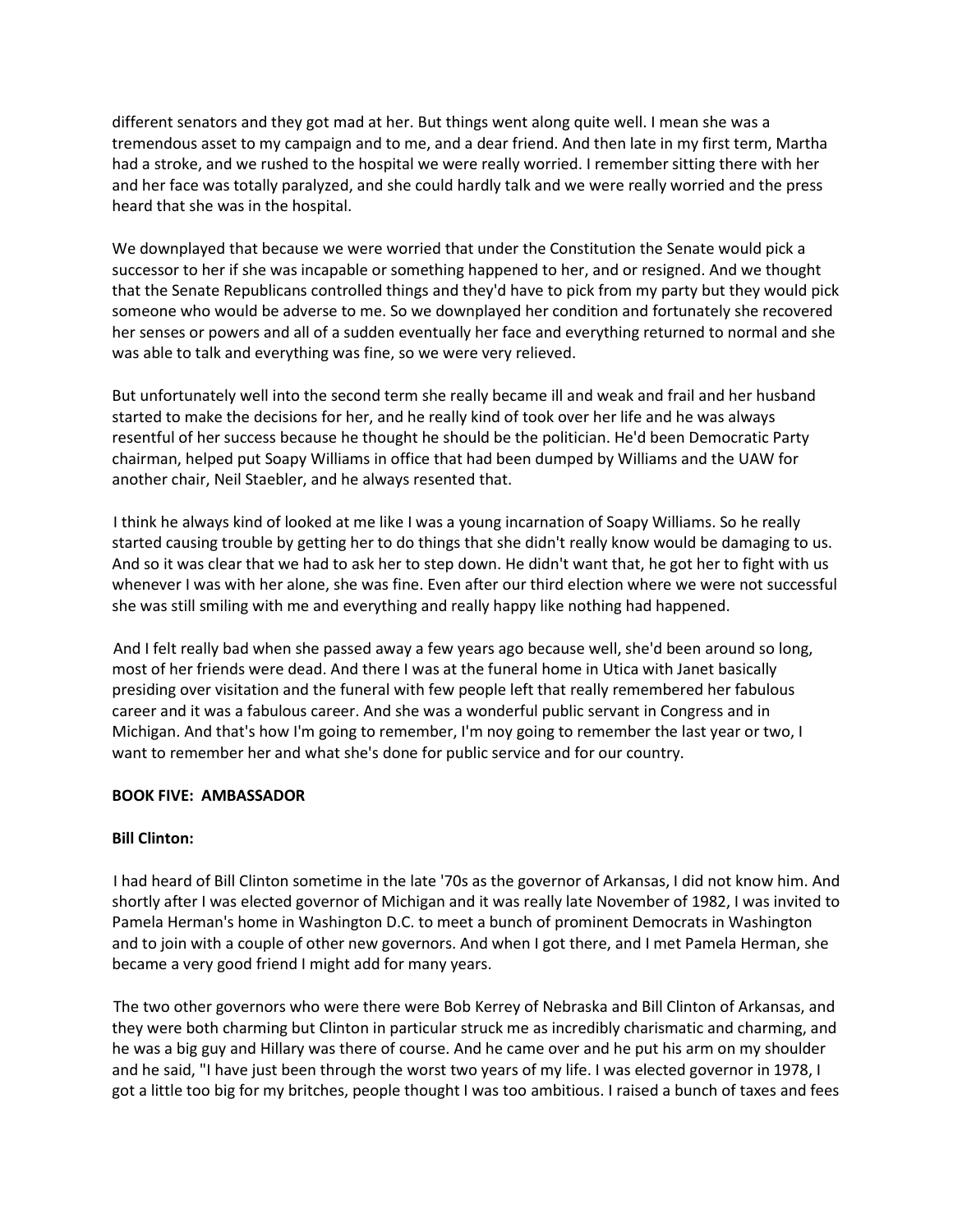and they got mad at me, and I was defeated in 1980." So they had two year terms in Arkansas. He said, "I've just been given a second chance being re-elected in 1982." He said, "I really intend to make the most of it. But what I really want to say to you is you have a terrible financial mess in Michigan and you're going to have to raise taxes and people are going to be mad at you. Don't go raising dog licenses and hunting licenses and fishing licenses and start taxing shoeshine men and all this other stuff. Don't do it, you'll get everybody mad. What you better do is just do your income tax," he said. "But whatever you do, get enough to do the job. Don't go out and fight a battle or raise taxes and get half a loaf. Don't do it because you're going to get beat up if you raise taxes one dollar you miles or raise them whatever."

I remember John Dingell saying the same thing to me saying, "Jimmy, you got a hell of a mess, and if you're going to go through all this you better get enough to do the job because you will never have a chance to go back and ask for more. You better do it and you've got to cut some spending while you do it." But it was really good advice, but Clinton was sort of worrying about me and shows you how worrying about me and my career. I just met the guy.

And so we became fast friends, contemporaries, we would hang out with each other at Democratic governor's meetings, we would sit in those days in the bar and with our wives Hillary watching us smoke cigars and not saying a thing. I think Hillary held her tongue and we'd talk politics. And I watched him do a TV interview once and I thought, "God, is he good on TV. Wow." And so I remember saying to him because I thought he was a wonderful blend of substance policy and politics and charm. I remember saying to him that I know exactly where I was sitting, I was in the Sheraton Grand Hotel in Washington D.C. probably, I don't know February of 1985, '86, and I said, "There are rumors about your ambition." I said you know, "I really do think at some point you should run for president."

And he looks to me like, "You think so?" Of course he was thinking about it from the time he was 18, I think. So from that point on, we were really good friends and I was his supporter. You know, I mean I always really, really admired Mario Cuomo, a lot of others that wanted to run, but I was a Clinton man. And then so I was showcasing him in Traverse City during our National Governors Convention. I became head of Democratic governors in fact he was my successor at Democratic governors. And I remember when he called me in August of 1991 to say he was thinking of running for president. He calls me and says, "What do you think?" I said, "Do it. This is the core of my supporters, this is the core of Democratic money. This is a key county." So he came in and spoke at the Phil Hart dinner in Oakland County, so I knew he was really serious. We stayed in touch, I went down saw him, we talked, we had dinner. In August of 1991, Bill Clinton called me on the phone and said, "You know I'm really serious. I'm really down to being really serious about running for president."

And I said, "Well, no one ever got talked into running for president. No one ever got talked out of running for president. What's your gut?" And he said, "My gut is to go." I said, "Well Rockefeller dropped out. Gephardt dropped out. Bill Bradley dropped out. Gore dropped out. They are all afraid of Bush. He's riding high with the Persian Gulf War. I think if you run, even if you lose, you will do so well, you will be so popular with Democrats. They're going to want to nominate you again." He said, "Oh I'm not planning to lose, I'm planning on winning."

I said, "Bill, I know that, I know that, but unlike Dukakis and McGovern, they're not going to cast you aside if you lose, because you are going to do really well. I watched you on TV, I've watched you debate, I mean I know you, you're going to do really well." He said, "Jim, if I run, I'm planning on winning will you support me?" I said, "Yes, done." So next I was with him in September we started having planning meetings, I was with him when he announced in Little Rock, I recruited the governors for him.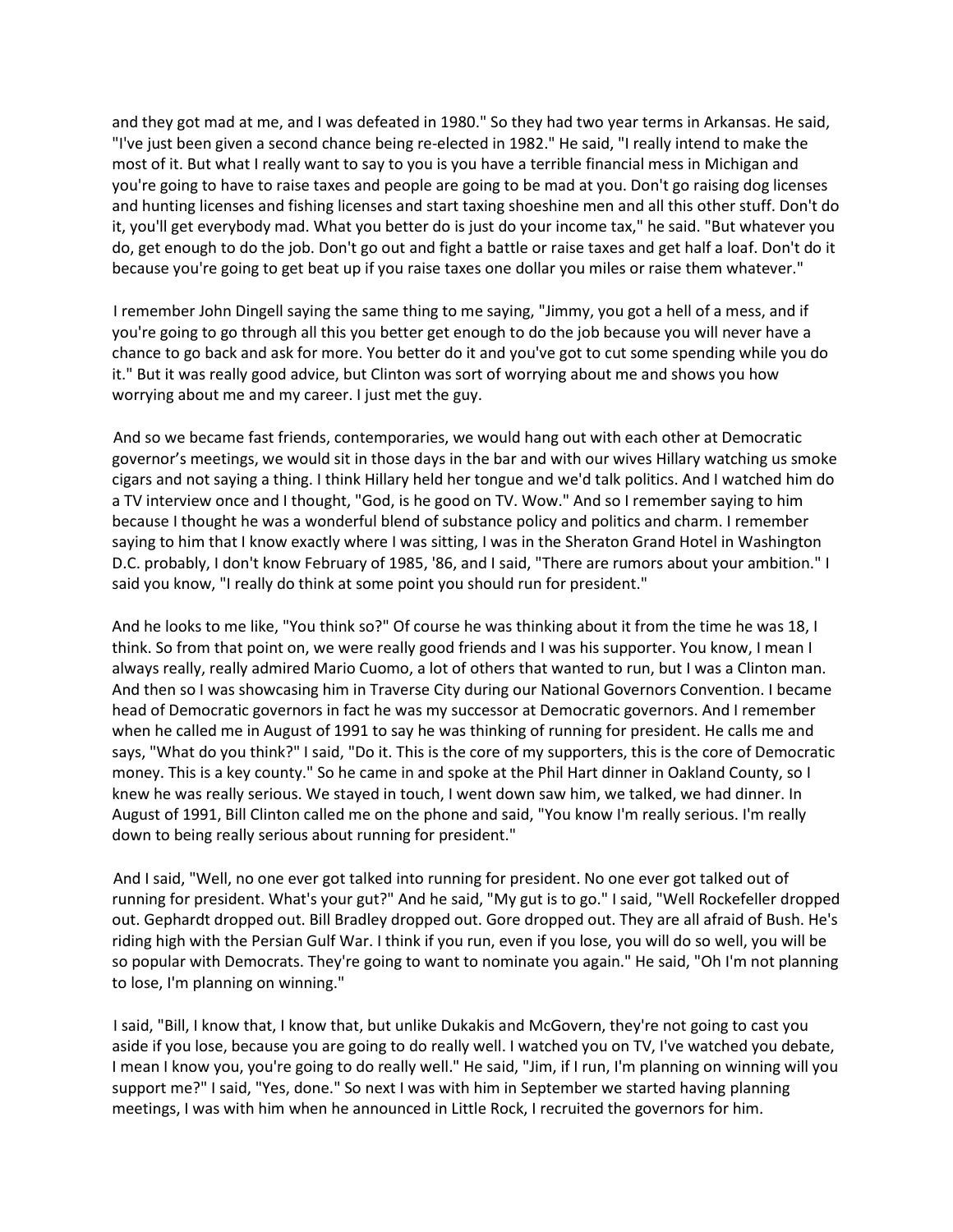And by the way we'd worked on Canadian issues together and that led to being ambassador to Canada. Bill Clinton and I, we worked together on the National Governors Association and the Democratic governors and we were the closest to each other of all the governors. And I of course saw early on his qualities that I thought could make him an incredible presidential candidate and president. And we shared views and values and really everything, and so it was really kind of ironic that when we were in Traverse City, at Clinton's suggestion, we invited the premiers of Canada from the provinces to meet with us and that arose because it was a big argument in Idaho the year before at a governor's conference, when they were talking about softwood lumber and the governor of Idaho started bashing the Canadians and talking like they were the enemy.

And I remember Clinton saying, "Wait a minute. Wait a minute these are our friends, what are you talking about? You're talking about them like they're the enemy." And the governor there says, "Well, they cheat on lumber and this and that," and Clinton says, "Jimmy..." You know there are only a few people call me Jimmy by the way. Tip O'Neill, Bill Clinton and John Dingell. Anyway, because my nickname growing up was actually Jamie although I've been known as Jim since I was a lawyer. Anyway, that's trivia.

So Clinton says, "Jimmy, you're hosting the conference next year, why don't you invite the Canadian premiers to come with us and let's talk, we have more in common with them than arguing over trade", so we did. So here we were in Traverse City and we invite all the Canadian premiers, there are the Ontario premier David Peterson was a dear friend of mine already. And so they were all there and we had a nice dialogue, private meetings, they loved their Motown Revue they loved Traverse City, it was great. We spent two hours with them alone and it was really good.

But what's interesting is after Clinton became president, he remembered all that and thought it was a natural that I should become ambassador to Canada. Now, that was later after he was sworn in. In between time, we had a campaign to run and that was a wild campaign because Clinton started out really looking good, then the Gennifer Flowers incident hit and we're up in New Hampshire. Janet and I are going door to door helping Clinton trying to explain that he's been a really good governor to be a really good president.

But he fought his way through those primaries. And the Michigan primary was pivotal, by that time there was a Stop Clinton movement in a lot of the party leaders lined up behind Jerry Brown, including Coleman Young, the UAW, the AFFL, a lot of people. But it was really more Stop Clinton because they didn't really know him he was a Southerner, they were suspicious of the Southerner and we won Michigan big. I think we got about maybe 50% to 53%. It was a multi-candidate field. So we really helped put Clinton over the top. And it was a real thrill to be in New York when he got nominated and gave a wonderful speech and he picked Al Gore, who I'd served with in Congress. Ross Perot really did a lot of damage on George H.W. Bush. And I knew George H.W. Bush and really liked him. In retrospect, he was a good president. He just simply didn't focus on the economy. That is Bush the elder. I call him Bush the wiser, but it was really a distinguished public servant but he was viewed as irrelevant to the economy. And that's why Carville had the whole slogan, it's the economy stupid.

Clinton focused on that. Perot focused on the deficit, he drew a lot of votes from Bush. Pat Buchanan hurt Bush badly in New Hampshire. The Republican convention was a disaster and Clinton won and Clinton carried Michigan, and I think he did a great job and a lot of people would give their eye teeth to see Bill Clinton back in the White House. In fact, since he left office, a lot of people have felt that way but the Clinton years were fascinating years and it was a real honor to be his ambassador and America's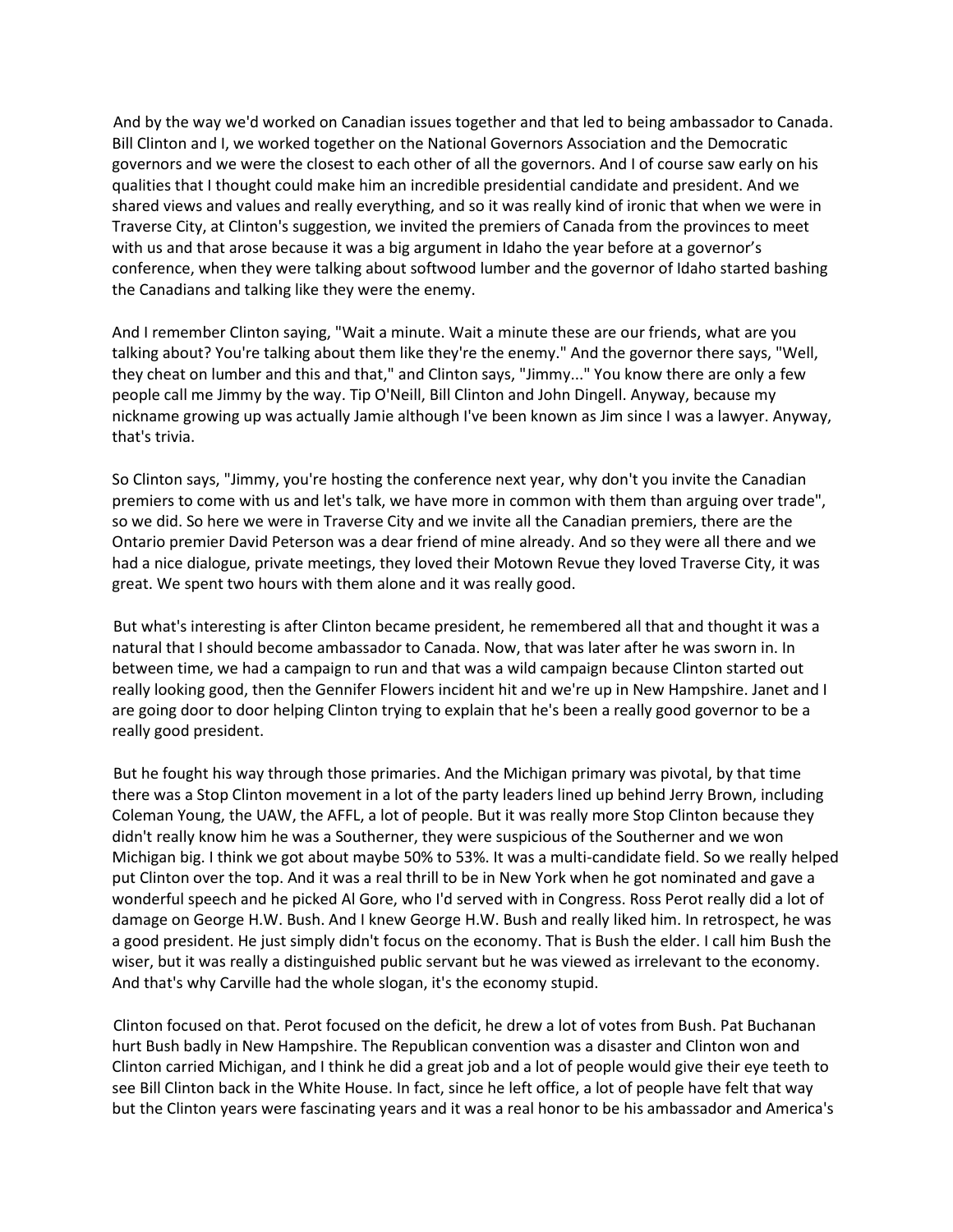ambassador because you're representing both the president and the country. In Canada, they loved Clinton in Canada and when he went up there they just loved it.

## **I Choose Canada:**

Well, initially they talked to me about being secretary of transportation, which I wanted because I thought I could help in a lot of ways including the auto industry and others. And at the last minute they pulled back on me and they had me ready to go to Little Rock to be announced as secretary of transportation. The last minute, they appointed Federico Pena, Secretary of Transportation. So I was not happy at that moment of having them pull back on me, and having Warren Christopher call me rather than Clinton to say he needed to change the slotting of different people. But on the other hand Christopher said, "You know there's a lot of other really good jobs here, so don't be disappointed. I mean you could be an ambassador, you could do this, you could do that. So we're going to have a spot for you in the White House or in the administration. So you don't worry about that."

The President is determined to make sure you're part of this team, you've always been part of this team. So shortly thereafter Mack McLarty called me and said, "The president would like you to be assistant to the president for personnel, personnel director." And I decided I said, "I don't want to do that," I said, "I would do it for six months but not to help you staff up but that's not something I want to do. All my friends were really mad at me because they all wanted jobs, they thought I could give them good jobs. I don't want that, then they wanted me to be assistant president for intergovernmental relations, and I said, "No, no, no, " They said "please come the Little Rock." So I flew to Little Rock and I went down there and I wrote a nice letter to the president saying, I'm thrilled you've won. I understand the situation. I don't want to be in the White House.

So then I start thinking, well maybe Janet should go in the White House because she had worked on the campaign. She'd opened up his office in Washington. So Janet Blanchard became assistant to the president for personnel in charge of boards and commissions. And when I made a trip to the White House just to see Clinton, pay a little courtesy call, because he wanted me to come, "You've got to come. You've got to come." And while we were there, he wanted me to meet with Bruce Lindsey. So I met with Bruce Lindsey, his personnel director. He said, "What is it you want?" I said, "Well in the second term, I want to be ambassador to Canada, maybe Germany but probably Canada," I've always had an interest in that and my friend, anyway I would tell you all the reasons. But he said, "Well at the rate we're going there's not going to be a second term." The president was already being criticized for proposing gays in the military the health care thing was running awry. So but this is Lindsey saying, "We're going, there won't be a secretary. Why not now? Why not be Filken's first Ambassador to Canada?" I said, "Well, okay, I'll think about that."

Then the president hauled me back in his office and while I'm in there his national security adviser runs in, Sandy Berger and he says, "Mr. President, Mr. President," "Oh hi, Jim." "Excuse me. Well, Mr. President Mr. President," "You're all right. You have to leave Jim." "But Brian Mulroney just called, he's stepping down as prime minister of Canada." And Clinton says, "Oh gosh, I better call him and see what's going on," which was true but I thought, "Canada, wow, my stars are aligned here." So I left, thought about it, and then had people call me from the State Department and say, "Look the president is not going to fill employment to the ambassador Canada until you make a decision. He's not going to give it to anybody else, it's yours, you have to ask for it. It's yours if you want it." So I'm down in Florida, I turned the TV on, I see Clinton and Mulroney and Yeltsin in Vancouver it all looks really exciting. Go to the supermarket there's Canadian newspapers there. I said to Janet, "This thing is written in the wind,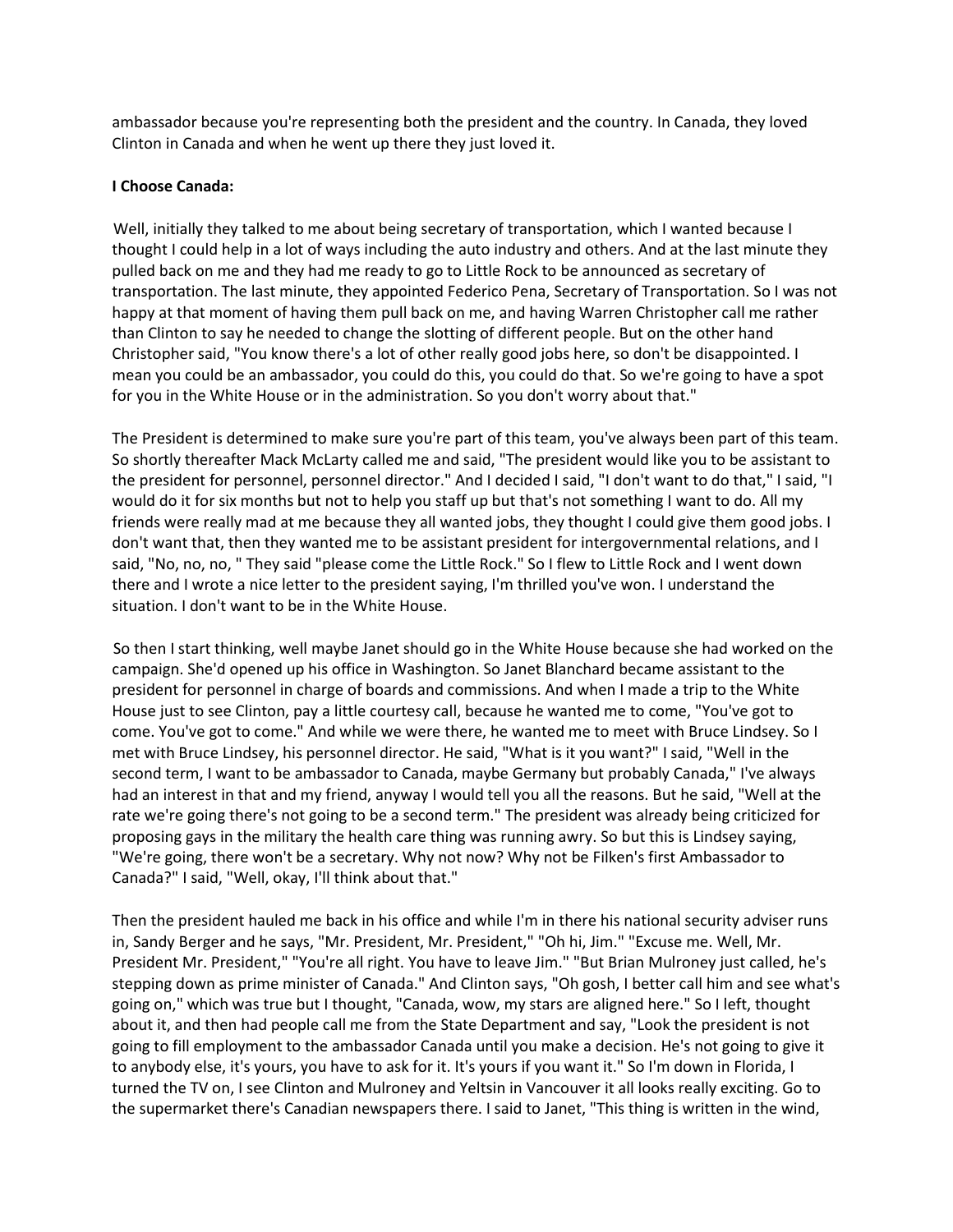we're going." So I called up Bruce Lindsey and said, "Bruce, I want to do it." And he said, "Come on in." So I went in and talked to Bruce and Mack McLarty and it was done.

So I think I probably the only ambassador didn't have to lobby for it, really. I did have to ask. They wanted me to ask. And it was great. It took a couple of months before it was officially announced but I kind of knew by Easter that I was going to go to Ottawa and it was a wonderful experience. Gosh. And it's one of our busiest embassies, Canada, you wouldn't think that. We deal with Canada on every issue, every issue from trade, the Great Lakes Water Quality to NATO issues, you name it. So I'm forever indebted to Bill Clinton and we still talk about Canada.

## **Canada:**

I was sworn in in front of the West Wing by Al Gore. Under the law, the president cannot swear someone in, I think it's because everybody would ask for that. So but he was there so I was one of the very, very, very few people that had both the vice president and the president there for my swearing in and it was at the White House. Usually ambassadors are sworn in at the State Department, but that was another way for Bill Clinton to make sure that I was happy, that this was important, it was an important statement to Canada because all the Canadian media was there. Canada's ambassador of the US was there and this is his way of saying, "Jim I want to make this special. You're not just one of my major ambassadors, you're my friend as well."

And so that was a wonderful thing. Our family was there, we went to the Oval Office, I'd been there at that point a couple of times. I actually spent a lot of time in the White House when President Clinton was president. It was a great honor to go to Canada and to have my ceremony on live television all over Canada, and they loved Clinton, even when he was in his dark days in the US, he was very popular in Canada. So going to Ottawa was fabulous and the ambassador is extremely well-treated in Canada. And you get to be involved in every issue, I mean first of all, there was going to be a new government in Canada and so we all started kind of together.

And I was sworn in Ottawa on Bill Clinton's birthday, which happens to be Tipper Gore's birthday and plunge right into the issues. The only thing we did first which was the smartest thing I ever did was Janet and I took a train trip all across Canada and stopped in every province and every capital and talked to the premiers and leaders of opposition, and the mayors and the business leaders and ask them what they were most proud of. So we went all the way from St. John's Newfoundland, all the way across the country to Victoria, British Columbia.

And one of the smartest things they ever did and I kept a record of it and did a photo essay on it and it really served me very well. But while were there we had a lot of interesting things we had to do with NAFTA, I was able to initiate the Open Skies agreement which was really important. And then we handled the Quebec referendum, in which Canada by a very narrow vote, almost broke up. We played a very positive role in that we myself Bill Clinton our State Department in supporting a United Canada, during the campaign without meddling and that was a very difficult thing to do but my role in that may have been my best achievement in public life actually.

I wrote a book about it called *Behind The Embassy Door*, and that book is available for about 35 cents on Amazon.com but it's a good book if you like Canada.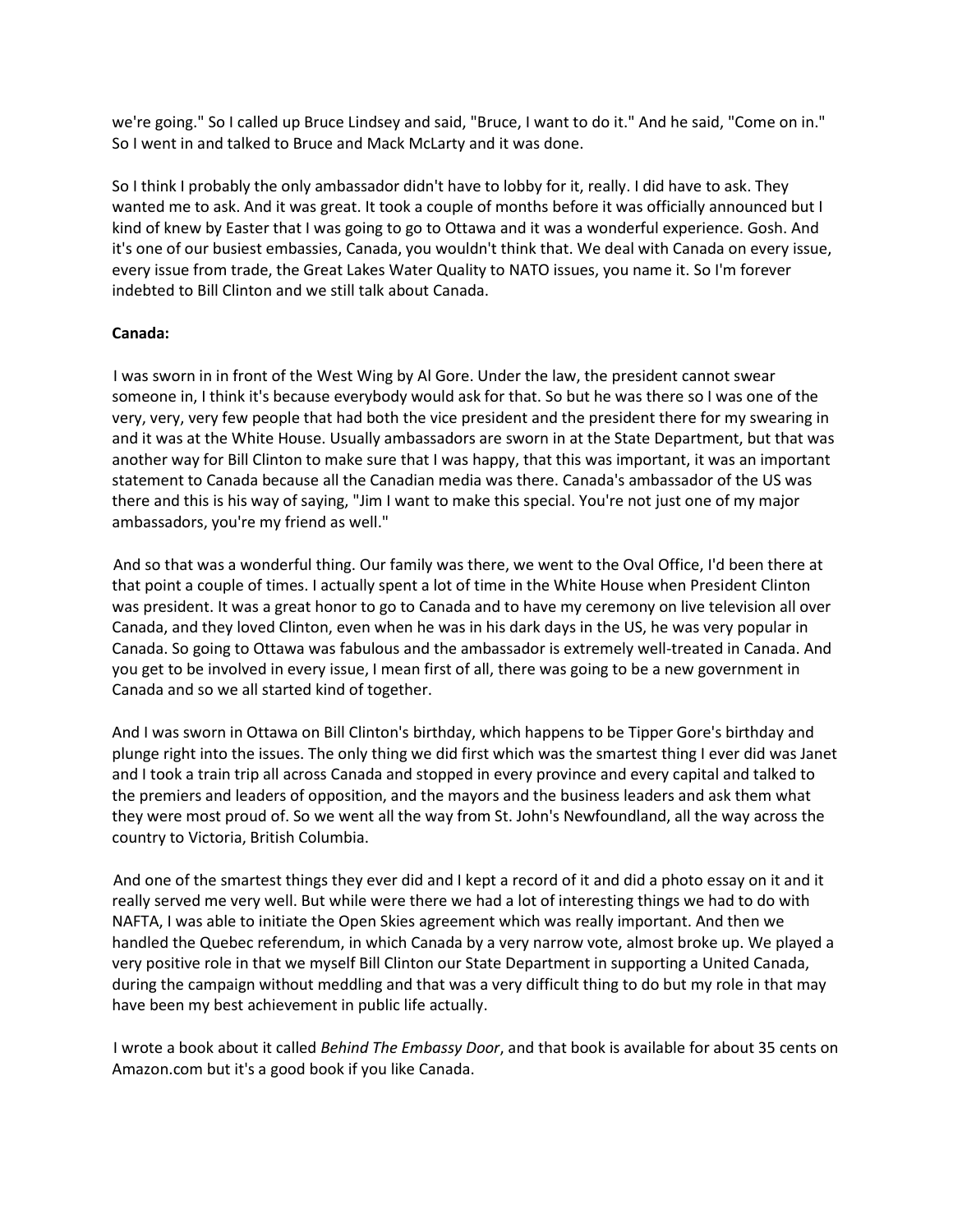#### **BOOK SIX: NOW**

#### **Actitivies:**

Well, I remain very much involved in US Canada relations all the time and do commentary on Canadian TV on them. I'm co-chair of the Canada US Law Institute, I serve on the board of Enbridge; an energy company in Calgary. I'm currently the only Michigan member of the board of directors of Chrysler here in Michigan, which I'm proud of and we're doing well. I'm on the board of the National Archives, something I love because I love history, and then I'm chairman of something called the Meridian International Center, a leading diplomatic center in Washington and we run the International Visitor Program for the State Department. We run a lot of different exchanges connecting diplomats with each other. Meridian is a place where global leaders gather and we're future leaders are kind of developed and evolved. My day job though is I'm co-chair of government affairs at the global law firm of DLA Piper and so I deal with trade issues, public policy, a little bit of lobbying, more strategy. But my extracurricular activities keep me busy as well as I outlined.

So I'm still involved. I'll be involved in the campaign coming up and still very much involved with the Clintons. Our firm led by myself, we are counsel to the Clinton Foundation and the Clinton Global Initiative. So even though I'm not running around television hopefully not making news, if you make news usually you've done something bad. I'm very much involved in public policy and government behind the scenes and that gives me weekends off. You watch football and go to the movies and still dabble in public service in a way that I think can be not only helpful but fun.

#### **Janet Blanchard:**

I met Janet when she was a career public servant. She worked with the Michigan Commission for the Blind. She worked at the Department of Education, she worked at the Department of Labor. She worked at the Cabinet Council for Human Investment. And she served like 18 years as a civil servant in Michigan, but had an interest in politics. So she's been a great asset. During the Clinton campaign, she was associate director of personnel in the White House dealing with boards and commissions. In Canada, she was like the first lady in our embassy and was all over the country with me. She traveled with me everywhere which is nice, Janet is all grown up, so we've been free in that sense as adults to move around. I mentioned to some that they're not aware, that Janet opened up the first Washington office for Bill Clinton for his campaign. And that was very helpful but then we shifted our time to Michigan to make sure we did well in Michigan for Clinton.

Janet also served as the director of protocol more recently, for the New World War II Memorial in Washington. And that was a fabulous ceremony that everybody from Tom Hanks and Tom Brokaw to Bob Dole, and it was really exciting, they had a Glenn Miller Band there. I don't know, a half a million people there. And the person that helped to get that job as director of protocol, it was Bob Dole, my friend. And that's the thing about politics. If you're really serious, you want to work with everyone and you don't want to hold the party label against somebody, everybody if they're serious has something to offer.

And so I was there when Bob Dole got a plaque recently at the memorial for having spearheaded that effort, but he made it possible for Janet to repay her dad, her dad served in World War II has passed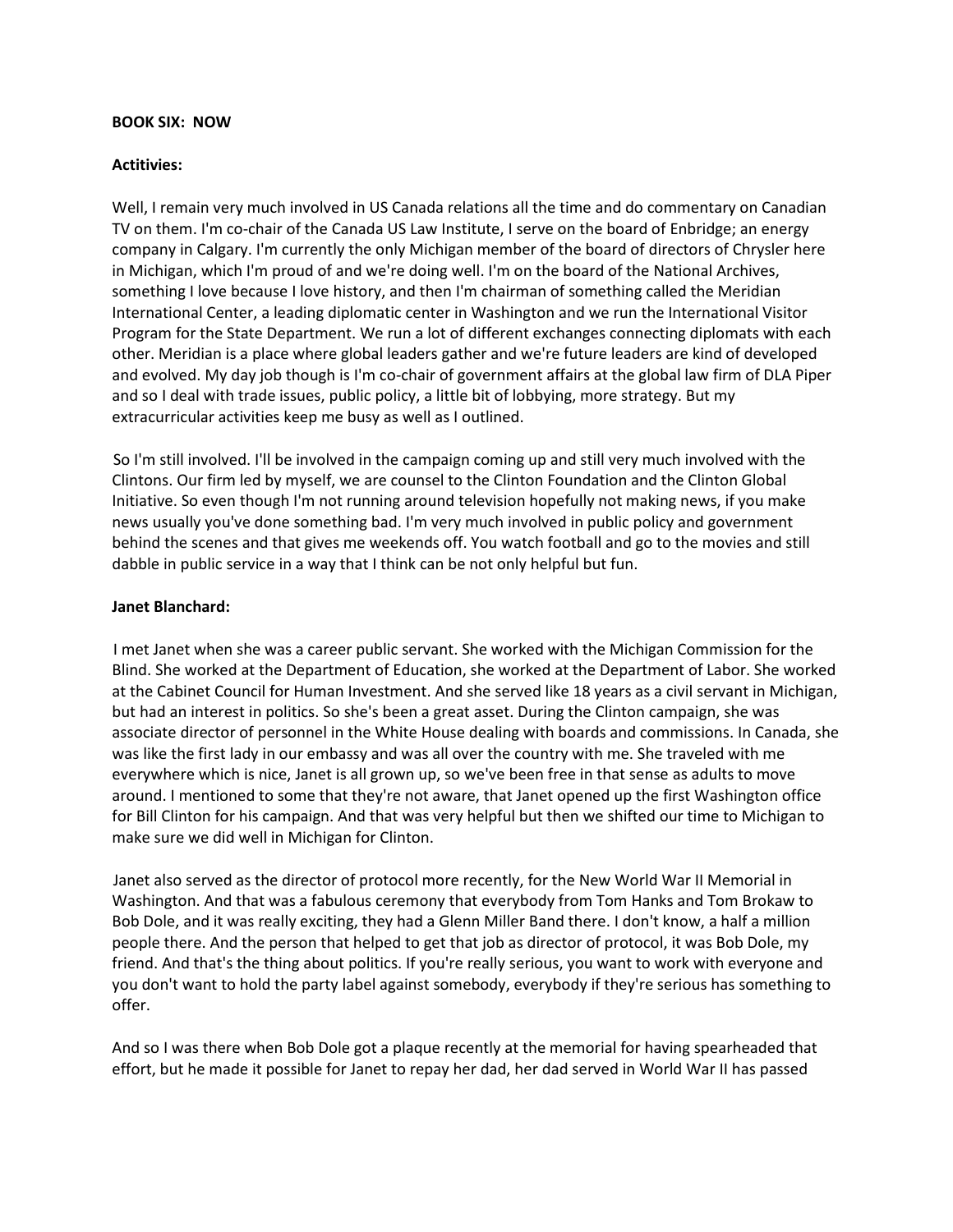away. So that was one of the key things that Janet's done and she's involved with Meridian International Center, a lot of other things.

## **Jay Blanchard:**

Jay, he's the one that gets on the receiving end. The kids never have a choice and that's tough, I mean Jay was you know resting on my shoulders in 1974 when he was four years old, I'm running for Congress and I'm dragging him to parish and parish carnivals and city fairs and things, and he's really liberal. He's marched in parades, he's seen it all and he has a high regard for public service, he loves history. He works for Citizens Bank, lives in Birmingham, Michigan. He's president of the Michigan Library Foundation, he's on the Michigan History Commission. He likes to follow government and politics, probably a lot more interested in history, he's an artist, but he's a banker.

I've talked to him about running for office and he's not really interested in running for office. I think when you're in politics and you see your father getting attacked and criticized and beat up. I was raised by a single parent. I've got a pretty thick skin. I've learned how to fend for myself, I was the man of the house. At least I thought I was. I really wasn't, but I thought I was at 10 years old.

But Jay I don't think like the way people would criticize me and attack me, I think I heard it more than me. So I think I don't think he really wants to run for anything, but I know he's right on the edge of always wanting to help people who are involved and he's very civically inclined and he wouldn't be president of the Michigan Library Foundation if he weren't. And he spends his time reading history, watching the History Channel besides golf and art. He's really into it.

But Jay has been an ideal son, he's actually James Jay Blanchard Jr. He's calling himself Jim now, but Jay always kept his nose clean. I used to tell him though be careful, especially when you start driving, when you are the son of the governor, you're driving. I used to say be careful, I'll have the state police follow you. Well I didn't really, but it's a tough life for a kid. He used to say it was a great life, but I always felt he was under a lot of pressure. And he went to MSU, he's a proud Spartan but I remember thinking don't you want to go away to school? He said, "No I really want to be home. I want to be a Spartan."

## **Michigan Icons:**

Frank Kelley, this is a guy who is really the consummate Attorney General, a model for the nation, he gave me of course a great start as a young lawyer and then in politics as well. He ran a whistle clean operation and he was totally devoted to the public good. And Michigan was very lucky to have him and I've been lucky to have him as a friend.

John Dingell has been a great help to me in Congress, when I went there when I served and after I left. I don't know anyone in Congress who has been there as long as he has, obviously, no one's been there as long as that. But, from 1955 until 2011 who still believes in the public service, who still believes that Congress can do good things. I like to hear him joke that he quotes his father as saying that US Senate is a place where good legislation goes to die. But this is a guy, John Dingell who has not lost his belief in our system, he's a man of incredible integrity and substance, he's always had a great staff. If you want to pick one person in Congress to get something going or to stop something, it's actually John Dingell. No matter who's in the White House, no matter who controls Congress. He is really a phenomenon and everybody in Washington admires him.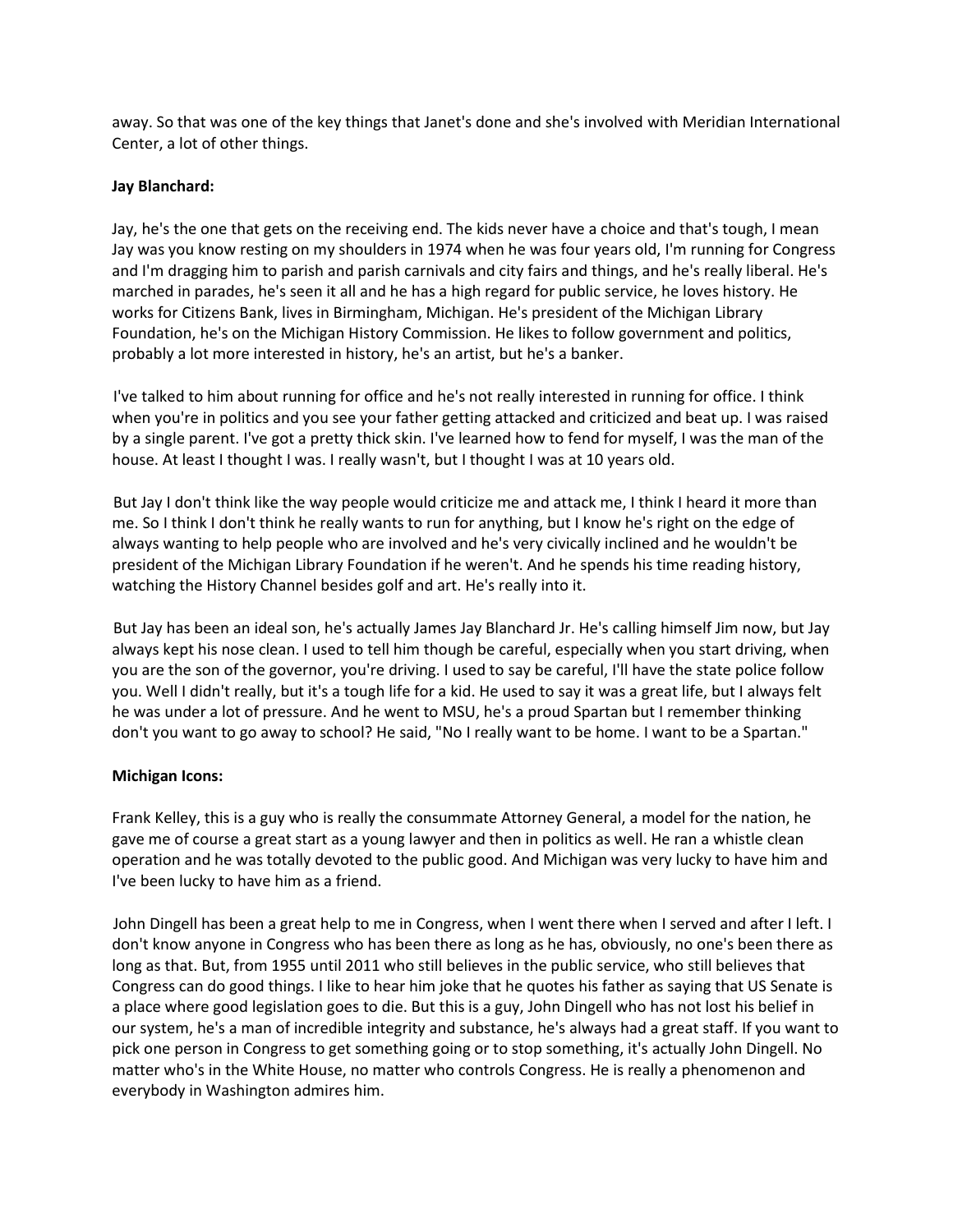Sander Levin, in many respects gave me my first big chance to help be involved in a major campaign. I was an attorney for Frank Kelley, but I hadn't really been involved in his campaigns until later. Sandy allow me to become a volunteer in his campaign for governor in 1970, and really allowed me to play a major role, I learned so much from him, so much about the state. Obviously, later he went on to succeed me in Congress when I became governor and he's now my congressman in 2011, or it will be in 2012. Again, the Levin brothers are incredible. I mean, you talk about a family devoted to public service, you've got Carl who's the conscience of the Senate, Chairman of the Armed Services Committee. Sandy was Chairman of Ways and Means, he is working every minute.

These guys are incredible, their sister who worked for me was great, their father was involved in politics, their cousins, their uncle. The Levin family is given an enormous amount to Michigan and I'm glad they're still there in Washington serving us. I'm really glad.

Coleman Young is fascinating person because he was really charming, he's like the George Washington for African-Americans in Detroit being the first African-American mayor. And I think his first two terms he was really on a good trajectory working with everyone, working hard, giving people a sense that they had control of their destiny, making people proud, working well with business. And the truth is, people think that somehow he cost me my third election, not really. I wish it were that easy to say. But the thing to remember is, I got 85% of the vote in Detroit and over 90% in the African-American communities. Turnout was the issue, it wasn't the percentages. Coleman Young got 56% in his last election in Detroit, I repeat I had 85. So who's going to help whom here? It was really the dynamics and turnout and I would never want to lay any blame on Coleman Young.

Dennis and I started in politics, I was honored to appoint him chief justice, I think he was a great mayor of Detroit. He ran a whistle clean operation. A lot of good things have happened stadiums and opera hall, a lot of things downtown really started with Dennis. He also served as President American Bar Association, the Michigan Bar Association. He's still going strong. I see him quite a bit. He's in great shape, sound mind and body. Dennis Archer has been a real asset. I regret he wasn't mayor when I was governor because I think we could have done more for the city of Detroit.

Bill Milliken, when I look back how lucky I was to succeed someone as gracious and as positive as William Milliken and Helen Milliken. We inherited a mess, I wouldn't say that he created it. It was a combination of recession, continued disinvestment. The legislature was part of it and just an inability after all those years to deal with some of the structural problems in Michigan. But the truth is, he led Michigan with great, great humanity. He had a good staff, he was a wonderful representative for our state and everything you did. And when I went into office he was extremely helpful to me. His people were helpful in the transition when we proposed having to raise the tax temporarily. He supported it, he stood by me. His wife at that point didn't quite endorse me but in the second and third election she did.

They still consider themselves Republicans. More recently just in August of 2011, Janet and I had dinner with them. I mean, he was very underrated I think and very, very much missed and his type of Republican is an endangered species. The Republican Party needs more people like Bill Milliken and I was very lucky to call him my friend and we were very lucky to have had him as governor, and I think he did a lot of really good things. And so it was a nice foundation for me, even if we did have a financial challenge, it was a good foundation and he's just a wonderful person and everyone who's worked with him knows that I'm right on that one.

#### **Young People:**